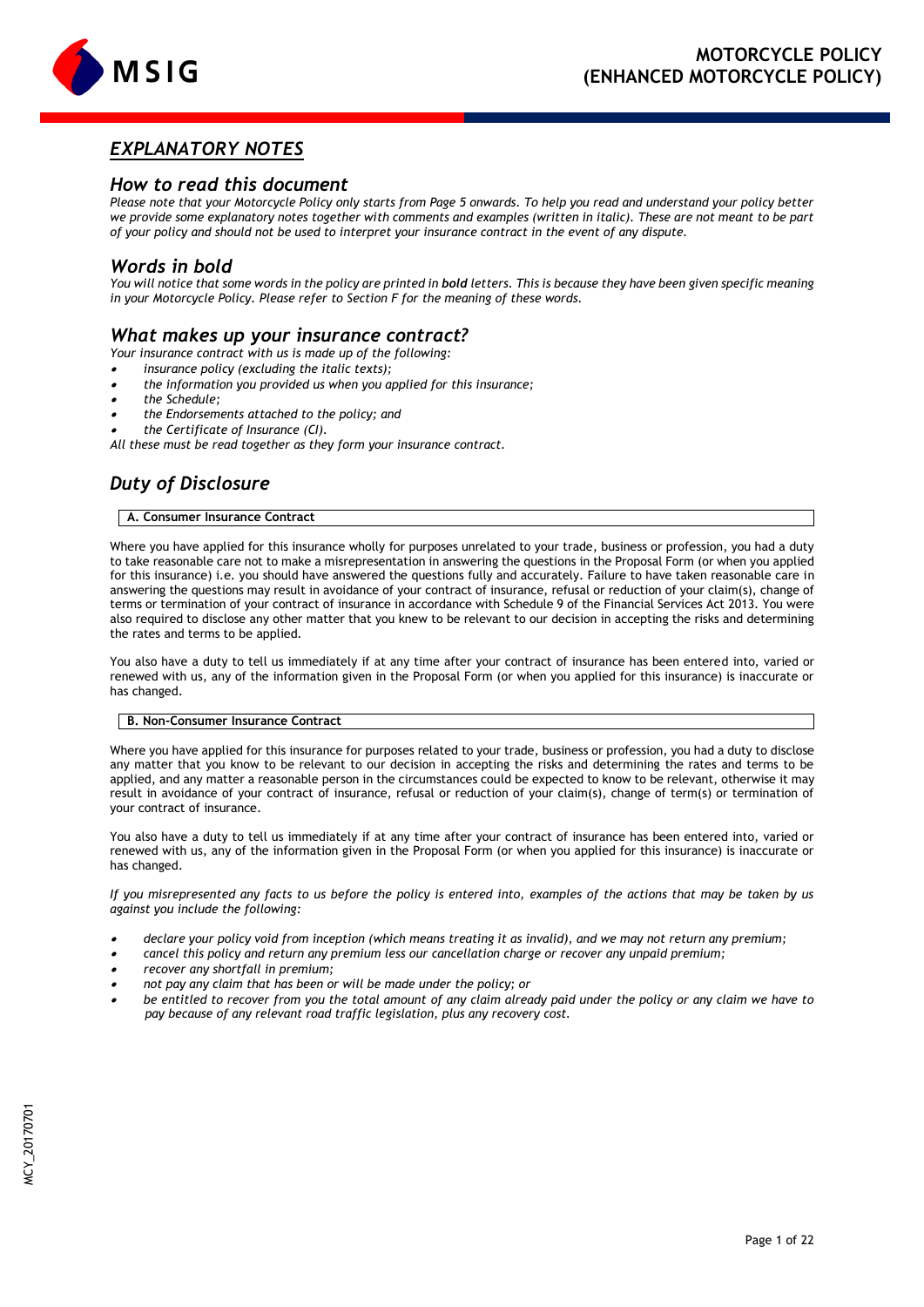# *What is covered?*

*Your insurance does not cover you against everything that can happen to your motorcycle. Check out the Schedule that we issued to you to know the type of cover you bought. The main types of cover are:*

| <b>Basic Cover:</b>                                                                                                                 | Comprehensive | Third Party,<br><b>Fire and Theft</b> | <b>ThirdParty</b><br>Only |
|-------------------------------------------------------------------------------------------------------------------------------------|---------------|---------------------------------------|---------------------------|
| Section A: Loss or Damage to Your Own Motorcycle                                                                                    |               |                                       |                           |
| 1.a. Events We Cover                                                                                                                |               |                                       |                           |
| (i) accidental collision or overturning                                                                                             | ✓             | X                                     | X                         |
| (ii) collision or overturning caused by mechanical breakdown                                                                        | ✓             | X                                     | X                         |
| (iii) collision or overturning caused by wear and tear                                                                              | ✓             | х                                     | х                         |
| (iv) impact damage caused by falling objects subject to<br>certain exclusions                                                       | ✓             | X                                     | X                         |
| (v) fire, explosion or lightning                                                                                                    | ✓             | ✓                                     | x                         |
| (vi) burglary, housebreaking or theft                                                                                               | ✓             | ✓                                     | Х                         |
| (vii) malicious act                                                                                                                 | ✓             | Х                                     | Χ                         |
| (viii) while in transit (limited cover)                                                                                             | ✓             | X                                     | X                         |
| 1. b. Events We Do Not Cover                                                                                                        | ✓             | ✓                                     | X                         |
| Basis of Settlement (how we will settle your claim)<br>2.                                                                           | ✓             | ✓                                     | Χ                         |
| Towing Costs (to a repairer or safe place)<br>3.                                                                                    | ✓             | ✓                                     | X                         |
| Section B: Liability to Third Parties                                                                                               |               |                                       |                           |
| 1. a. What is Covered (by this section)                                                                                             | ✓             | ✓                                     | ✓                         |
| 1. b. What is Not Covered (by this section)                                                                                         | ✓             | ✓                                     | ╱                         |
| Limits of Our Liability (the maximum that we pay)<br>2.                                                                             | ✓             | ✓                                     | ╱                         |
| Cover for Legal Personal Representatives (if you are dead)<br>3.                                                                    | ✓             | ✓                                     | ✓                         |
| Maximum Legal Costs (if approved)<br>4.                                                                                             | ✓             | ✓                                     | ╱                         |
| Rights of Recovery<br>5.                                                                                                            | ✓             | ✓                                     | ╱                         |
| Section C: No Claim Discount                                                                                                        | ✓             | ✓                                     | ✓                         |
| Section D: General Exceptions (what is not covered by the<br>policy)                                                                | ✓             |                                       |                           |
| Section E: Conditions (terms that you must comply with)                                                                             | ✓             | ✓                                     | ✓                         |
| Section F: Definitions (explains the words in bold)                                                                                 | ✓             | ✓                                     | ✓                         |
| Section G: Endorsements (additional terms that we may impose<br>on you or additional covers if you have paid additional<br>premium) | Optional      | Optional                              | Optional                  |

# *Key: = applicable X = not applicable*

# *What this policy does not cover?*

*These are referred to as 'Exceptions' in your policy and there are three sections where you can find them: Section A1b – see 'Events We Do Not Cover': applicable to Comprehensive policy only.*

- 
- $\bullet$  *Section B1b – see 'What is Not Covered': applicable to Comprehensive, Third Party, Fire & Theft and Third Party Only policies.*
- . *Section D – see 'General Exceptions': applicable to Comprehensive, Third Party, Fire & Theft and Third Party Only policies.*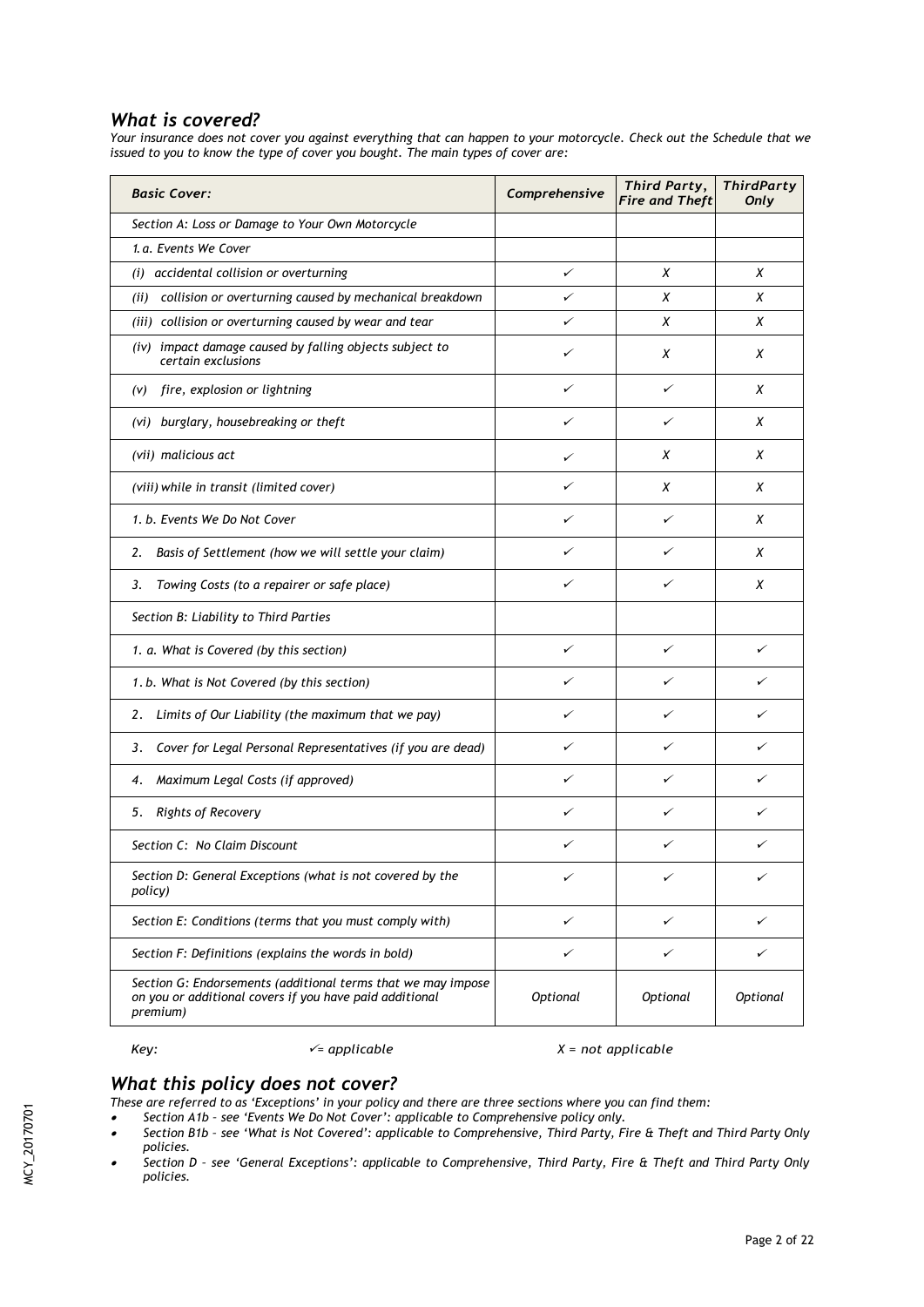*There are generally three reasons why we put these exceptions in your basic Motorcycle Policy:*

- *1. Cover is not provided for the exceptions. We have to charge additional premium if you want to cover any of these exceptions. Some examples of the exceptions which are not covered by your basic Motorcycle Policy but which can be covered if you pay additional premium are:*
	- . *flood, storm {see Section A1b – 'Events We Do Not Cover'};*
	- . *strike, riot, civil commotion {see Section D – 'General Exception 8b'}; and*
	- $\mathbf{r}$ *use outside Malaysia, Singapore or Brunei {see Section D – 'General Exception 6'}.*
- *2. There are other risks which are not covered by the basic Motorcycle Policy or by any of its extensions. We would have to issue a different policy if you want these types of cover. For example, carriage of goods are not covered by your Private Motorcycle Policy but can be covered under a Commercial Motorcycle Policy.*
- 3. We cannot and do not cover certain risks at all. Some examples of these can be seen in Section D 'General *Exceptions'such as:*
	- . *war, nuclear fission or fusion;*
	- , *risks that are against public policy or against the law; and*
	- , *drunk riding.*

# *Your Motorcycle Policy type is categorised by its permitted use - Make sure that you have bought the correct policy type for your motorcycle or you may have no cover.*

*Each type of Motorcycle Policy covers a specific usage of the vehicle. If you have bought the wrong Motorcycle Policy type, you may find that you actually have no insurance cover at all. The type of Motorcycle Policy is stated in the Certificate of Insurance under the heading 'Limitations as to Use'. Users for whom you have bought cover are named under the heading 'Persons or Classes of Persons Entitled to Drive'.*

*The following are standard types of Motorcycle Policies:*

- *i.Private Use*
- *ii.Commercial Use*
- *iii.Motorcycle Trade*

*iv.Motorcycle Used for Hire*

*A Motorcycle Policy for Private Use covers you if your motorcycle is used for "social, domestic and pleasure purposes and for the policyholder's business". The following are some examples of these personal situations for which your insurance policy will provide you cover:* 

- . *to visit relatives and friends, go shopping etc.;*
- . *giving lifts where no fee will be charged or paid; and*
- . *limited work or business related transport such as getting to and from work and for attending business meetings.*

*A Motorcycle Policy for Commercial Use must be bought if the motorcycle is meant or intended to ferry any goods in connection with any trade or business.*

*A Motorcycle Policy for Trade Plate Use is intended for:*

- . *motorcycle retail trade (showroom display and / or for test-ride, etc.); and*
- . *repair trade (towing / repair / test-ride, etc.).*

*A Motorcycle Used for Hire is intended for motorcycles which are in the business of being rented or hired out for use (see Very Important Note below).*

*VERY IMPORTANT NOTE: Unless your Policy is specifically extended for this purpose, you will have no insurance cover if you use your motorcycle in the following manner:*

- . *to practise for or to take part in any race, rally, pacemaking, reliability trial or speed test;*
- . *use on any racetrack; and*
- . *for rental, hire and reward.*

# *Who can ride your motorcycle?*

- . *This depends on whether you have purchased the 'Single Rider' or the 'All-Riders' cover. The 'Single Rider' only covers one rider who is named in the policy. The person named is usually the owner of the motorcycle. The problem with the*  'Single Rider' cover is that the policy will not cover if an accident happens while the motorcycle is being used by *someone other than the insured named rider. As such, most customers prefer the 'All-Riders' cover as lending motorcycles to friends and relatives is quite commonly practised in Malaysia.*
- . *With the 'All-Riders' cover practically anyone can ride your motorcycle as long as the rider:*
	- , *has a valid licence of the relevant class to ride and is not disqualified to ride by law or for some other reason {(see exclusion on Unlicensed Riders in Section D – 'General Exception 1'};*
	- , *has your permission to ride (see definition of Authorised Rider in Section F); and*
	- , *complies with all the terms and conditions of this policy.*
- . *Note that for either cover, if you or your authorised rider is not qualified to ride or breach any of the terms and conditions, your claim may be rejected. If we are compelled by law to pay, we can recover any sum(s) paid and any expenses incurred from you or your authorised rider.*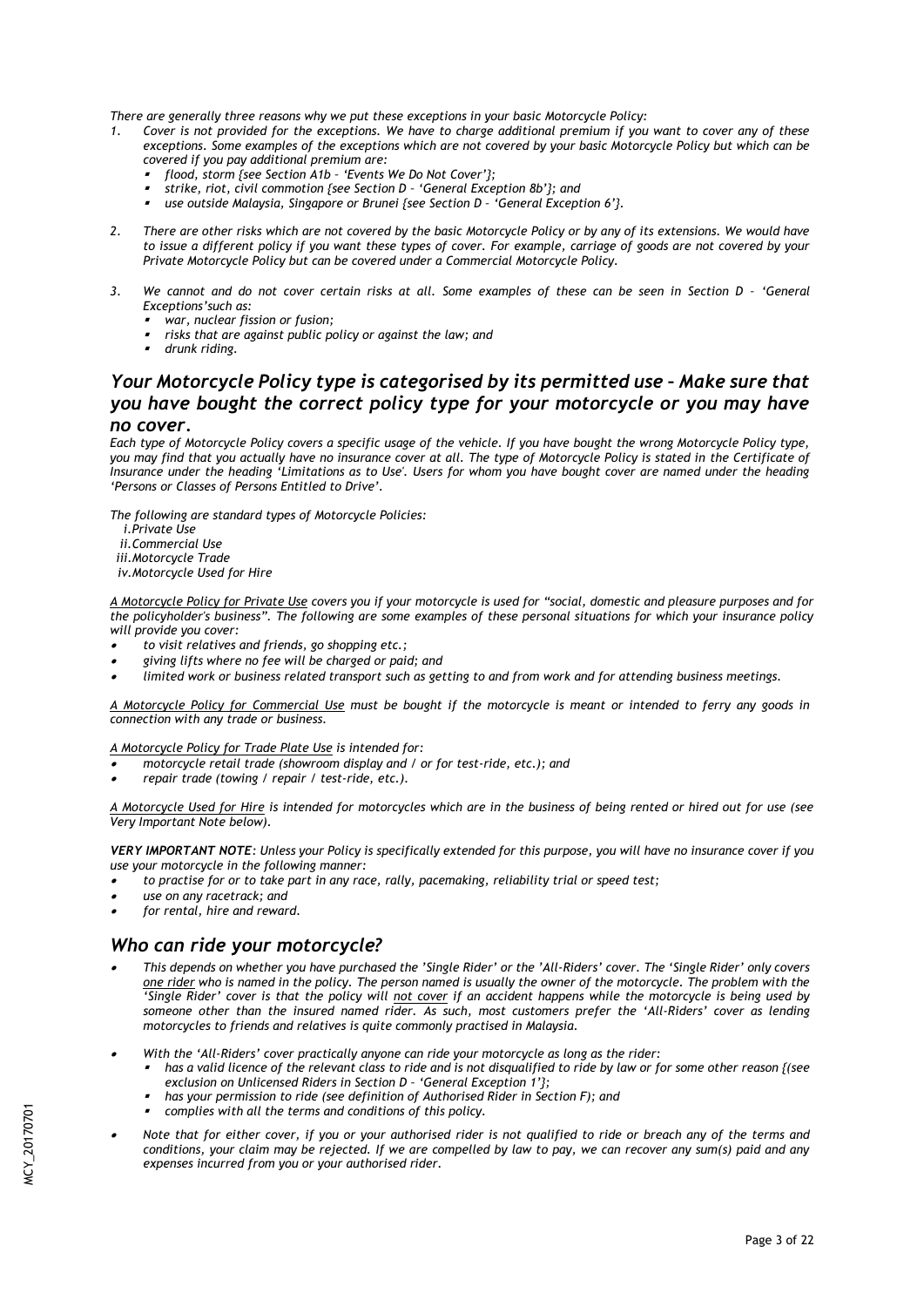# *In which territory is your motorcycle covered?*

*This insurance you have purchased only covers you in Malaysia, Singapore and Brunei in accordance to the laws of Malaysia. Additionally, note that if you intend to ride your motorcycle into Singapore, you are required by Singapore's law to have cover against Legal Liability to Pillion (LLP). Since LLP is not covered by the basic Motorcycle Policy, you will need to purchase Endorsement 108, which provides a limited cover for your liability for death or bodily injury of pillion.* 

# *When is your cover effective?*

*This insurance is effective from the time of purchase of cover or at the agreed time of commencement, until the expiry*  date. The period of insurance will be printed in the Policy Schedule and related documents. If there is any change to these *dates, it will be officially shown in an Endorsement issued by us.*

# *How much should you insure your motorcycle for under a Comprehensive or Third Party, Fire and Theft Policy?*

*To be safe, you should insure your motorcycle at its current market value (see definition of 'Market Value' in Section F).*  In simple terms, this is the current cost to replace your motorcycle with another motorcycle of the same make, model, *age and general condition. The amount that you choose to insure is called the sum insured. Please note that you could be penalised if your motorcycle is under-insured (see Section A2e 'Under-Insurance').*

*For example, if the market value of your motorcycle is RM10,000 but you only insured it for RM8,000 then you could be penalised for under-insurance. Assuming the loss is assessed at RM3,000, instead of we paying the full amount, you could be made to bear a portion of the loss in proportion to the under-insurance as follows:*

| Sum Insured          |        |     | RM8.000       |                            |
|----------------------|--------|-----|---------------|----------------------------|
| -------------------- | x Loss | $=$ | ------------- | x RM3.000 = <b>RM2.400</b> |
| Market Value         |        |     | RM10.000      |                            |

*Therefore we will pay RM2,400 while the balance of RM600 will be borne by you.*

*You would be penalised as shown above if the market value of your motorcycle exceeds the sum insured by 10%. On the other hand, it would be a waste of money to over-insure as your insurer would not pay more than the market value. One*  way to protect yourself from being under-insured or over-insured is to opt for the sum insured determined by a market *valuation system approved by Persatuan Insurans Am Malaysia (PIAM).* 

# *What is No Claim Discount ("NCD")?*

*This is a form of premium discount for not having made a claim during the preceding period of your insurance (provided the period of insurance exceeds one year). The scale of NCD applied is specifically mentioned in the policy.*

*The applicable NCD can be checked with us or the Central NCD Database ("CND") at <https://www.mycarinfo.com.my/ncdcheck/online> before the purchase of your Motorcycle Policy.* 

# *What is an Excess?*

*This is the first amount that you have to bear yourself for each and every claim that we approve, even if the incident is not your fault. However, please note that the excess does not apply to loss or damage caused by fire, explosion, lightning, burglary, housebreaking, theft, third party property damage or bodily injury claims. Please check your Policy Schedule to find out the amount that you are liable to pay. This is referred to as Compulsory Excess (see Section A2g) in your policy.* 

*As an example, if we assess the claim payable to be RM3,000 but your policy carries an excess of RM200, you will have to bear the first RM200 yourself and we will pay the balance of RM2,800.*

# *Do's and Don'ts – after you have had an accident or theft*

- . *Do:*
	- , *Call Accident Assist Call Centre (AACC) 24 hours nationwide Insurance road accident Helpline number 1-300-22-1188 or 15-500*
	- *for immediate road assistance or tow service in the event of a road accident, or to make an enquiry on claims procedure;*
	- , *inform us as soon as possible about any incident which may give rise to a claim;*
	- , *report all accidents to the police within 24 hours as required by law;*
	- , *submit immediately to us all letters, claims, writs and summons which you have received from third parties as a result of the incident;*
	- , *remove your motorcycle to your insurer's approved panel repairer for repairs; and*
	- , *fully fill up the relevant sections of your claim form – do not put "refer to police report".*
- . *Don't:*
	- , *negotiate, admit or repudiate any claim without our consent (see Condition 2 in Section E); and*
	- , *authorise repair without our consent (see Condition 2f in Section E).*

*Condition 2 of your policy (see Section E) spells out the do's and the don'ts after an accident or theft in more detail.*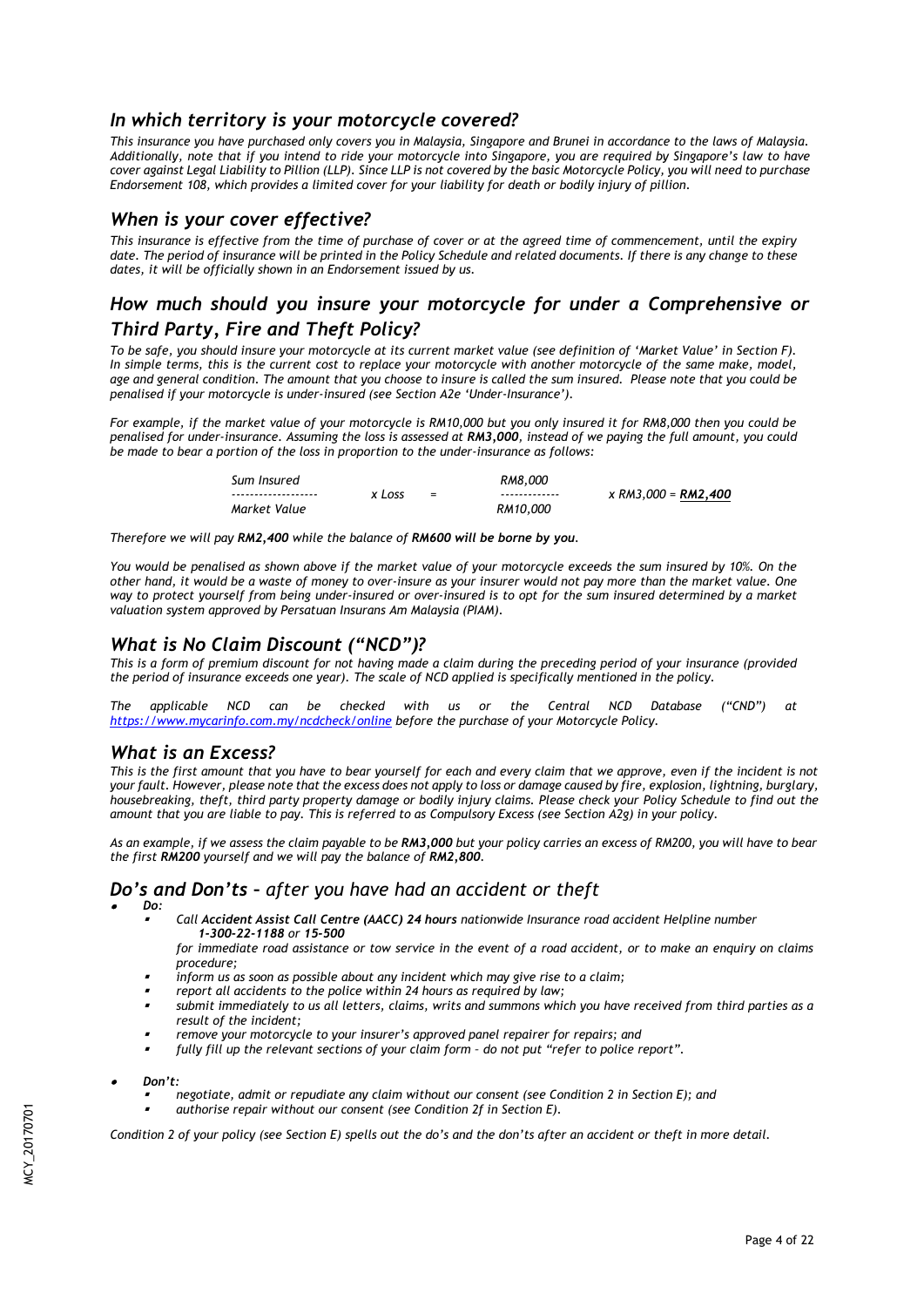# *MOTORCYCLE POLICY*

# **WARNING NOTICE**

# **All accidents must be reported to the police within 24 hours.**

# *Our agreement with You*

A. Where **Your Motorcycle** is used for any purpose that is not related to **Your** trade, business or profession, the following applies:

# **Consumer Insurance Contract**

This **Policy** is issued in consideration of the payment of premium as specified in the **Policy Schedule** and pursuant to the answers given in **Your** Proposal Form (or when **You** applied for this insurance) and any other disclosures made by **You**  between the time of submission of **Your** Proposal Form (or when **You** applied for this insurance) and the time this contract is entered into. The answers and any other disclosures given by **You** shall form part of this contract of insurance between **You** and **Us**. However, in the event of any pre-contractual misrepresentation made in relation to **Your** answers or in any disclosures given by **You**, only the remedies in Schedule 9 of the Financial Services Act 2013 will apply.

This **Policy** reflects the terms and conditions of the contract of insurance as agreed between **You** and **Us**.

B. Where **Your Motorcycle** is used for purposes related to **Your** trade, business or profession, the following applies:

### **Non-Consumer Insurance Contract**

This **Policy** is issued in consideration of the payment of premium as specified in the **Policy Schedule** and pursuant to the answers given in **Your** Proposal Form (or when **You** applied for this insurance) and any other disclosures made by **You** between the time of submission of **Your** Proposal Form (or when **You** applied for this insurance) and the time this contract is entered into. The answers and any other disclosures given by **You** shall form part of this contract of insurance between **You** and **Us**. In the event of any pre-contractual misrepresentation made in relation to **Your** answers or in any disclosures made by **You**, it may result in avoidance of **Your** contract of insurance, refusal or reduction of **Your** claim(s), change of terms or termination of **Your** contract of insurance.

This **Policy** reflects the terms and conditions of the contract of insurance as agreed between **You** and **Us**.

### *Section A: Loss or Damage to Your Own Motorcycle*

*This section spells out what We cover under Section A and is only applicable if You have Comprehensive cover.*

### *1a: Events We Cover*

**We** will indemnify **You** if **Your Motorcycle** is lost or damaged during the **Period of Insurance** arising from the following **Incidents**:

- (i) accidental collision or overturning;
- (ii) collision or overturning caused by mechanical breakdown;
- (iii) collision or overturning caused by wear and tear;<br>(iv) impact damage caused by falling objects provide
- impact damage caused by falling objects provided no convulsions of nature is involved;
- (v) fire, explosion or lightning;
- (vi) burglary, housebreaking or theft;
- (vii) malicious act; or
- (viii) while in transit i.e. being carried from one place to another (including during loading and unloading) of **Your Motorcycle**  by:
	- a. **Road**;
	- b. rail;
	- c. inland waterway i.e. across a river or canal etc.; or
	- d. across the sea by ferry or ship or any sea faring vessels etc. between the island of Penang and the mainland only.

*For an additional premium, Your Policy can be extended to cover for ferry transit between Sabah and Labuan (Endorsement 109).*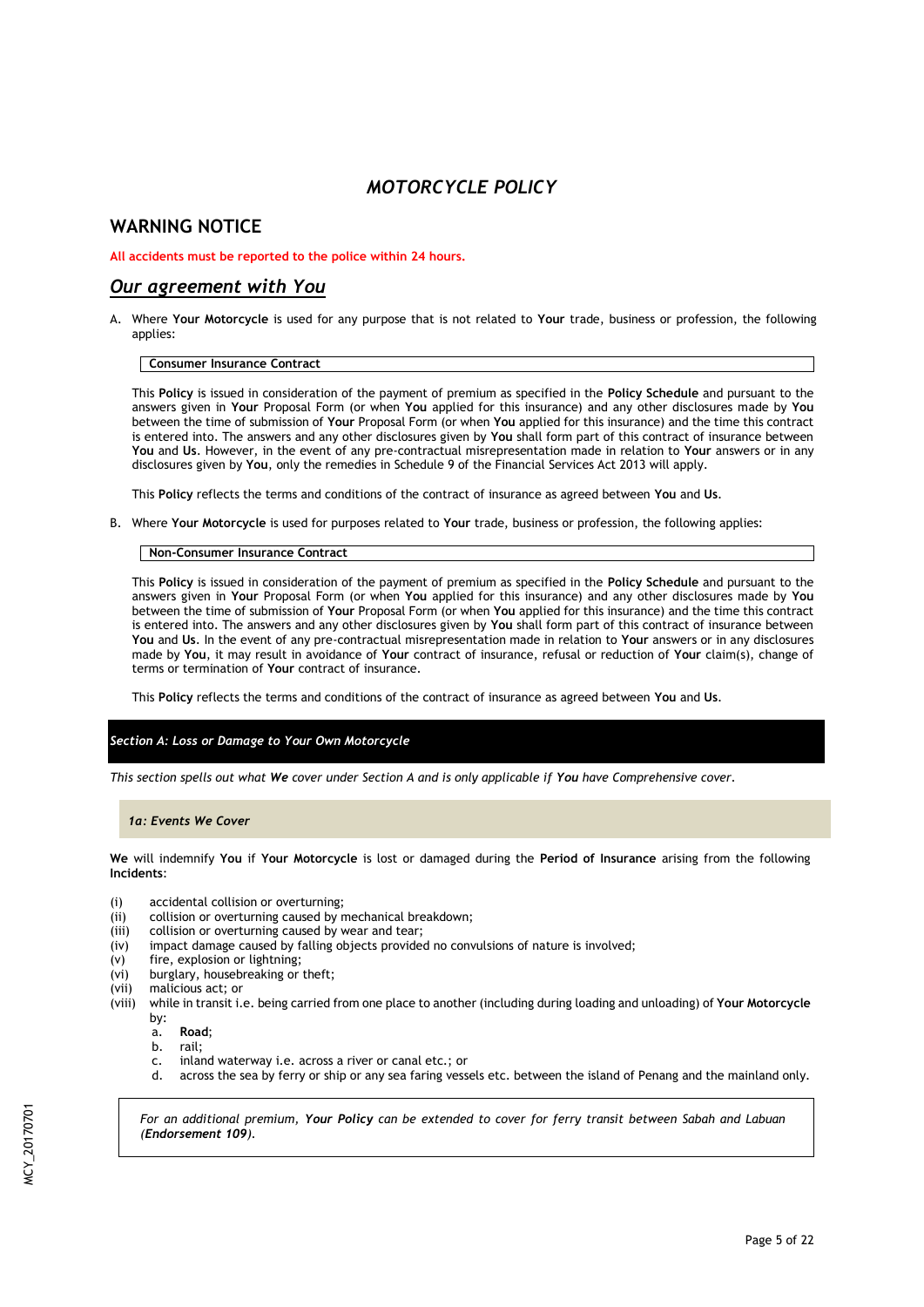### *1b: Events We Do Not Cover*

*The events We do not cover are the exceptions listed below. These exceptions are specific to Section A and are in addition to exceptions listed in Section D and the applicable Endorsements.*

*We will not pay for the following losses:*

*(i) Consequential Losses*

Any direct or indirect losses of any kind that may arise as a consequence of any **Incident** other than that provided for in Section A2.

#### *(ii) Loss of Use*

Any expense or financial loss that **You** may incur because **You** cannot use **Your Motorcycle** e.g. cost of hiring replacement motorcycle, travelling expenses etc.

#### *(iii) Depreciation*

The loss of value of **Your Motorcycle** due to the damage sustained or the time taken to repair the **Motorcycle**, and / or for any loss or damage that results over a prolonged period of time due to wear and tear, rust and corrosion.

#### *(iv) Theft of Accessories and Parts*

Loss or damage to accessories (or any part thereof) and/or loss of or damage to any part(s) of **Your Motorcycle** caused by theft unless **Your Motorcycle** is stolen at the same time.

#### *(v) Breakdown or Malfunction of Parts*

Any mechanical, electrical or electronic breakdown, equipment or computer malfunction, or any other failure or breakdown to **Your Motorcycle**.

#### *(vi) Damage to Tyre(s)*

Any damage to the tyre(s) of **Your Motorcycle** unless other parts of **Your Motorcycle** are also damaged at the same time.

#### *(vii) Convulsions of Nature*

Any loss or damage to **Your Motorcycle** caused by flood, typhoon, hurricane, storm, tempest, volcanic eruption, earthquake, landslide, landslip, subsidence or sinking of the soil / earth or other convulsions of nature.

#### *(viii) Excess*

The amount of **Excess** stated in the **Schedule**. This is the first amount that **You** have to bear in respect of each and every claim under the **Policy**.

#### *(ix) Loss of Electronic Data*

Loss of electronic data and any consequences arising from it, directly or indirectly caused by or in connection with a computer virus. This includes loss of use, reduced functionality, or any other associated loss or expense in connection with the electronic data.

#### *(x) Cheating or Criminal Breach of Trust*

Any loss or damage, including theft, caused by or attributed to the act of **Cheating** or **Criminal Breach of Trust** by any person.

### *2: Basis of Settlement*

*This section explains how We will settle Your claim once We accept that it is payable under Section A. If Your Motorcycle is damaged as a result of any Incident, We have the option of doing the following:*

### *a. If Your Motorcycle is Repairable*

- If in **Our** opinion **Your Motorcycle** is economical to repair, **We** have the option to:
- arrange for **Your Motorcycle** to be repaired at **Our** approved **Repairer** and pay the cost of repairing **Your Motorcycle** to the condition which is as near as possible to the condition that it was in before the loss happened;
- pay **You** in cash the amount **We** estimate it would cost to repair **Your Motorcycle**; or
- reinstate or replace **Your Motorcycle** with one of the same make, model, age and general condition.

#### *b. If Your Motorcycle is not Repairable*

If in **Our** opinion, the damage to **Your Motorcycle** is so great that it would not be safe or economical to repair, **We** will declare **Your Motorcycle** "Beyond Economic Repair" ("BER") and **We** will pay **You** up to the maximum amount as stated in (d) below or offer **You** a settlement sum equivalent to the **Market Value**. We may also opt to replace **Your Motorcycle**  with one of the same make, model, age and general condition. If **W**e take any of these actions, this **Policy** shall be automatically terminated once **We** make payment.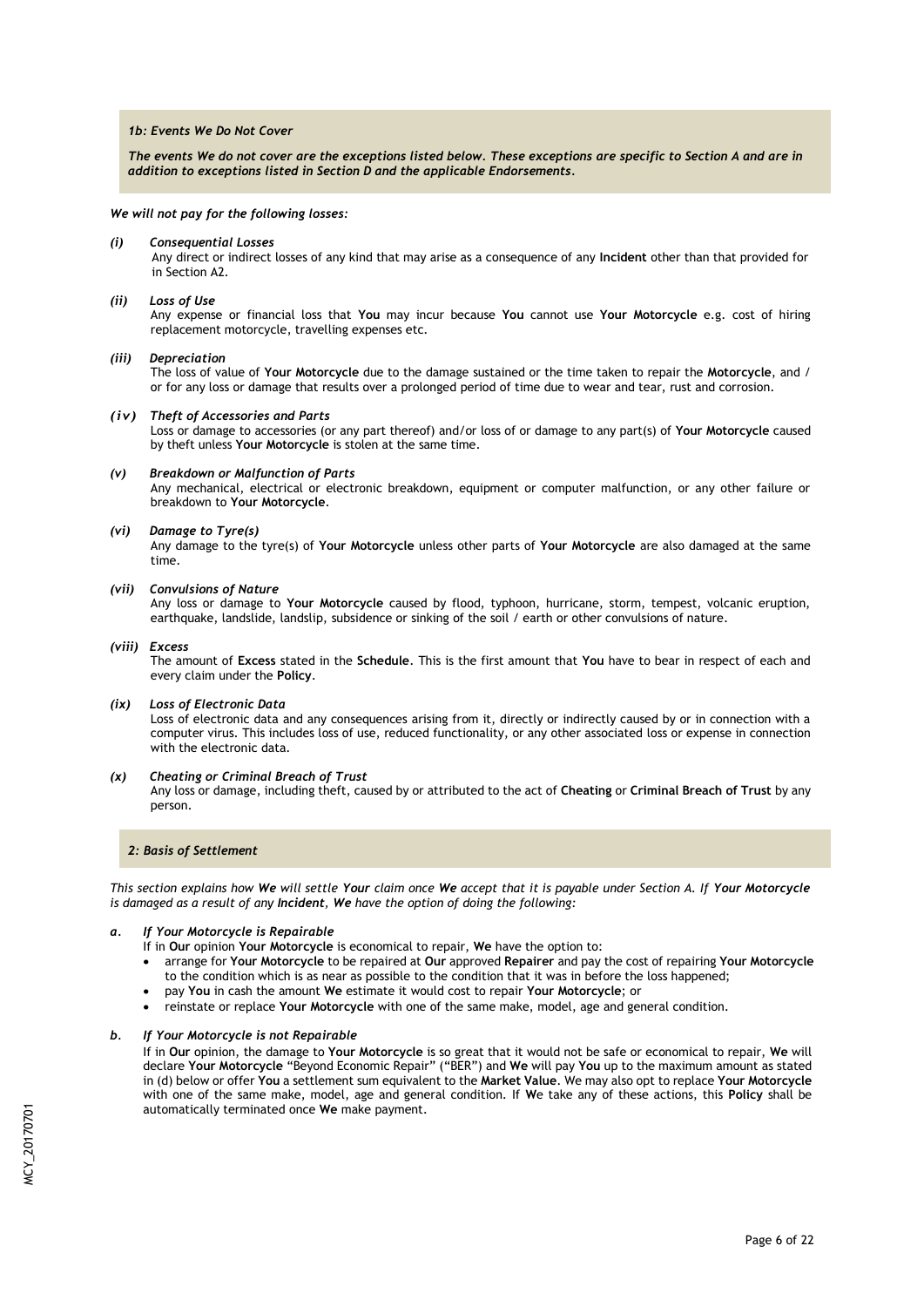*In cases where the valuation of the franchise-holder vary from Market Value by more than 10%, We would also have the option to offer a settlement value which is equal to the cost of purchasing a replacement motorcycle of the same make, model and age of the Motorcycle at the time of loss. It is Our option to offer You a replacement of the Motorcycle, should You not agree with the offer.*

#### *c. Replacement Parts*

If the spare parts or **Accessories** required to repair **Your Motorcycle** are not available in Malaysia, or if **We** choose to pay for the loss or damage in cash, **We** will settle **Your** claim on the following basis:

- the last known parts price list issued in Malaysia by the manufacturer or their agent. If the price list in Malaysia does not exist, **We** will use the price at the manufacturer's production plant and include reasonable cost of transportation to Malaysia (but not cost of air freight); and
- the reasonable labour cost of fitting such spare parts or **Accessories** in Malaysia.

### *d. The Maximum Amount We will Pay You*

If **Your Motorcycle** is BER or stolen and not recovered, the amount payable under the **Policy** will be the **Market Value**  at the time of the loss or the **Sum Insured** as shown in the **Schedule**, whichever sum is the lesser. Upon our payment of the said amount, this **Policy** shall be automatically terminated. The **Market Value** is to be determined according to clauses 13 and 14 of Section F.

#### *e. Under-Insurance*

If the **Sum Insured** of **Your Motorcycle** is less than the **Market Value** at the time of the loss, **We** will only bear part of the loss in proportion to the difference between the **Market Value** and the **Sum Insured** as shown in the formula below:

#### **Sum Insured** xAssessed Loss

#### **Market Value**

The balance has to be borne by **You**. However, this will only apply if the under-insured amount is more than 10% of the **Market Value**.

#### *f. Betterment*

If new original parts are used to repair **Your Motorcycle** and as a result of which **Your Motorcycle** is in a better condition than it was before the damage, **You** would be required to contribute to its betterment, a proportion of the costs of such new original parts. **Your** contribution would be according to the following scale:

| Age of Your Motorcycle (Years) | <b>Rate of Betterment</b> |
|--------------------------------|---------------------------|
| less than 5                    |                           |
|                                | 15%                       |
|                                | 20%                       |
|                                | 25%                       |
|                                | 30%                       |
|                                | 35%                       |
| 10 and above                   | 40%                       |

To determine the rate of betterment to be applied, the age of **Your Motorcycle** will be calculated based on when it was originally registered in Malaysia:

| la. | as a locally assembled motorcycle                            | Date of Original Registration |
|-----|--------------------------------------------------------------|-------------------------------|
| lb. | as a new imported Completely Built Unit (CBU) motorcycle     | Year of Manufacture           |
| IC. | as an imported second-hand / used / reconditioned motorcycle | Year of Manufacture           |

*g. Compulsory Excess (see explanation on excess under Section 'What is an Excess?')*

**We** have the right to deduct the **Excess** from the amount that **We** would have to pay for each and every claim under Section A arising out of one **Incident**.

This **Excess** does not apply if the loss or damage is caused by fire, explosion, lightning, burglary, housebreaking, theft, third party property damage or bodily injury claims.

#### *3: Towing Costs*

If **Your Motorcycle** cannot be ridden as a result of any damage to it that is covered by this **Policy**, **We** will pay up to a maximum of RM50 for the necessary and reasonable costs to remove **Your Motorcycle** to the nearest approved **Repairer** or to a safe place of storage while awaiting repair or disposal.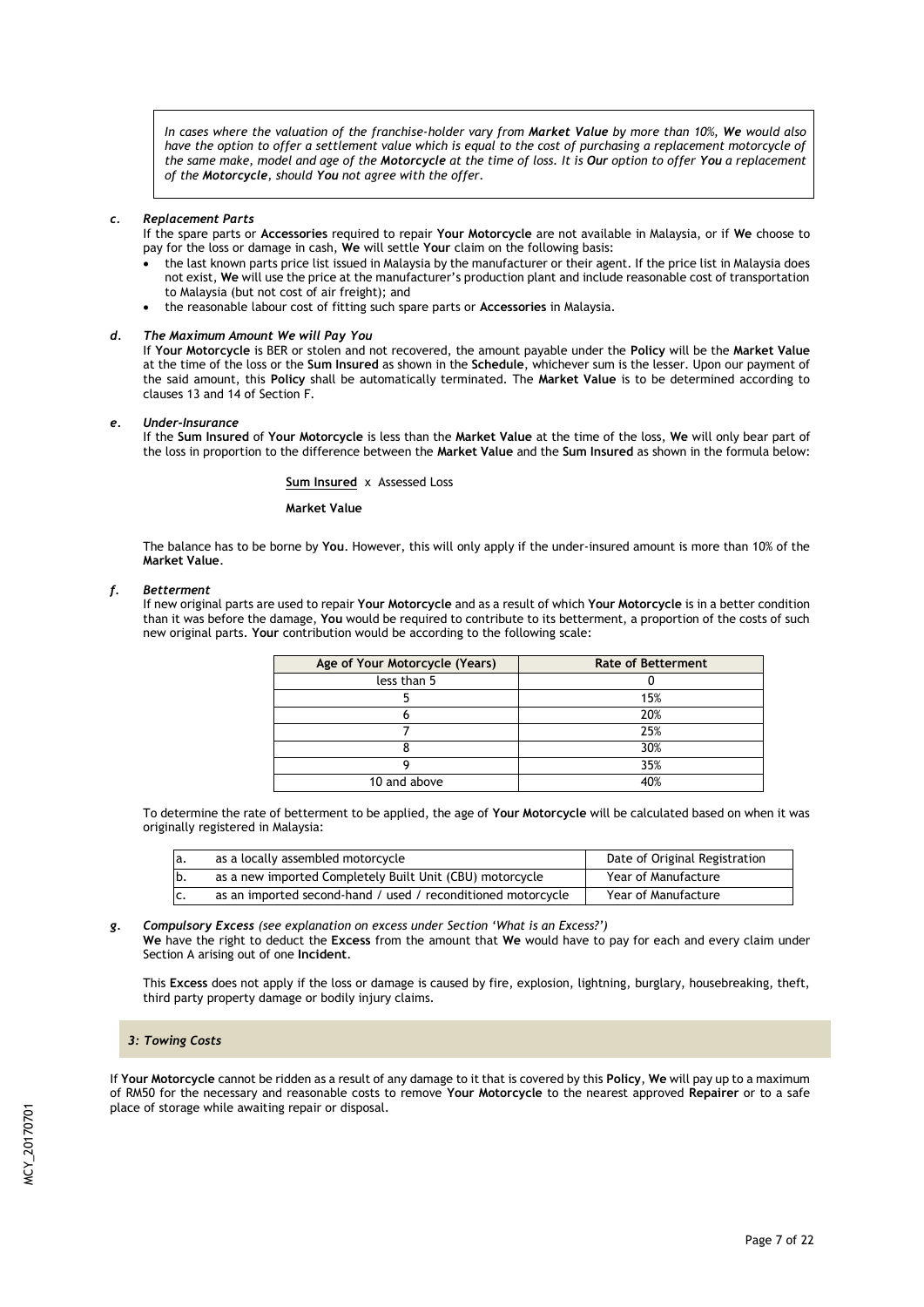*Section B: Liability to Third Parties*

*This section explains what is covered and not covered under Section B.*

*1a: What is Covered?*

**We** will indemnify **You** and / or **Your Authorised Rider** for the amount which **You** and / or **Your Authorised Rider** are legally liable to pay any third party (including third party's costs and expenses) for:

- (i) death or bodily injury to any person except those specifically excluded under this **Policy**; and / or
- (ii) damage to property except those specifically excluded under this **Policy**

as a result of an **Incident** arising out of the use of **Your Motorcycle** on a **Road**. This cover is extended to **Your Authorised Rider** provided **Your Authorised Rider** also complies with all the terms and conditions of this **Policy**.

#### *1b: What is Not Covered?*

These exceptions are specific to Section B and are in addition to the Exceptions stated in Section D of this **Policy** and any other applicable endorsements. **We** will not pay for:

- (i) death or bodily injury to any **Pillion** being carried for hire or reward;
- (ii) death or bodily injury to any person where such death or injury arises out of and in the course of the employment of such person by **You** or by **Your Authorised Rider**;

*Under the Road Transport Act 1987, this Policy shall not be required to cover, except in the case of a motor vehicle in which passengers are carried for hire or reward or by reason of or in pursuance of a contract of employment, liability in respect of death of or bodily injury to persons being carried in or upon or entering or getting onto or alighting from the motor vehicle at the time of the occurrence of the event out of which the claims arise.*

*In the course of employment – Any person who is injured / dies (whether as Pillion or otherwise) while on the job and is on the said Motorcycle as part of his / her employment e.g. mechanic.*

- (iii) damage to property belonging to or in the custody of or control of or held in trust by **You** or **Your Authorised Rider** and / or any member of **Your** or **Your Authorised Rider's Household**;
- (iv) liability to any person being carried upon or getting onto or alighting from **Your Motorcycle** unless he / she is required to be carried on **Your Motorcycle** by reason of or in pursuance of his / her contract of employment with **You** or **Your Authorised Rider** and / or his / her employer;

*In pursuance of the contract of employment –The Pillion is required to be carried to a destination in order to carry out the job as spelt out in his / her contract of employment.*

*Liability to Pillion other than:*

- *a. Pillion carried for hire or reward;*
- *b. employees in the course of employment; or*
- *c. Your or Your Authorised Rider's Household member unless he / she is required to be carried on Your Motorcycle by reason of or in pursuance to a contract of employment;*

*may be insured separately for additional premium under Endorsement 108. If You have insured such liability, You will need to refer to the full text of Endorsement 108: Legal Liability to Pillion as to what this Endorsement covers or excludes and the applicable conditions.*

- (v) liability caused by a Pillion travelling on or alighting from Your Motorcycle;
- (vi) any claims brought against You by any rider of Your Motorcycle, whether authorised or not;
- (vii) death or bodily injury to any person or damage to property caused or arising outside the limits of any carriageway or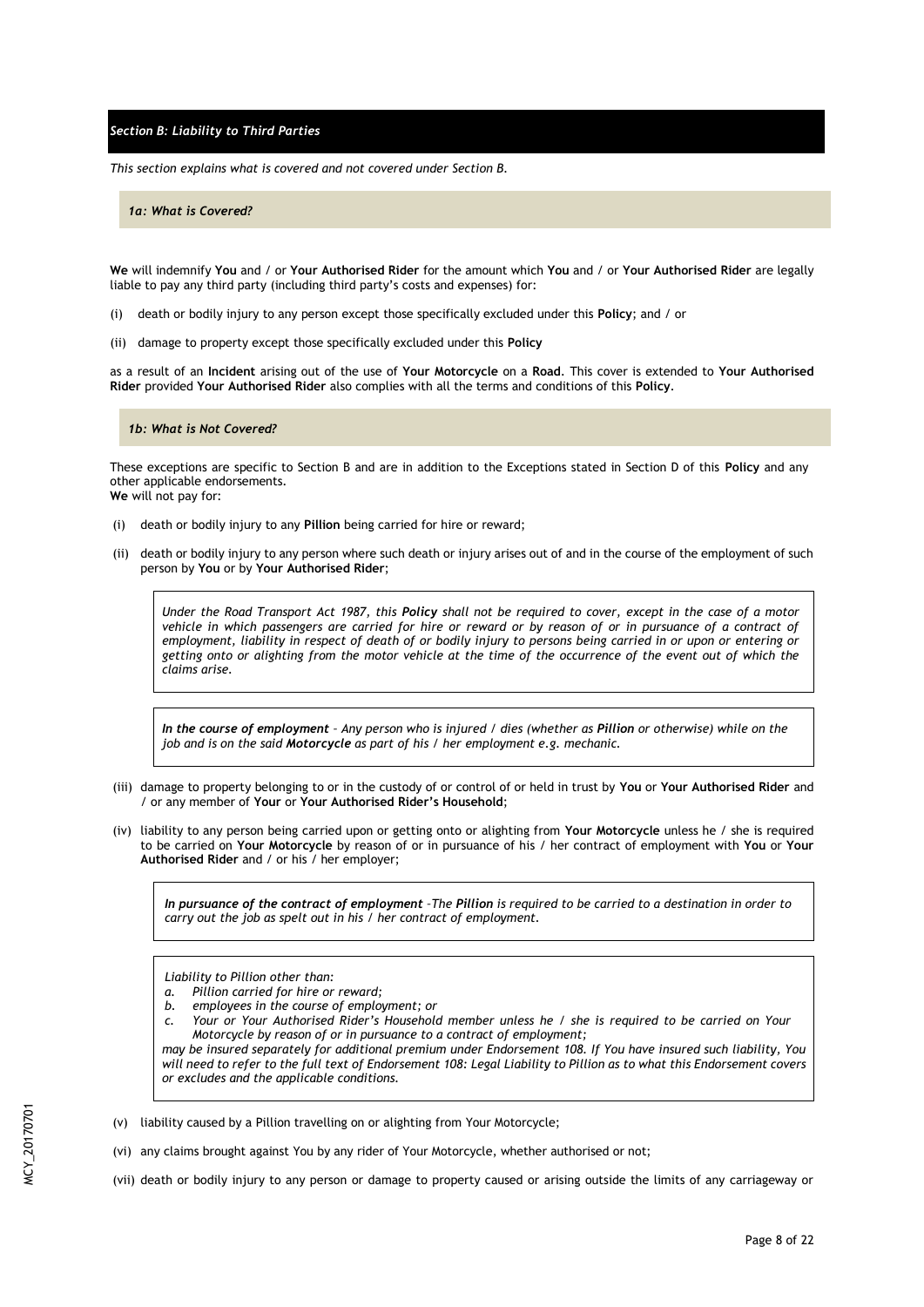thoroughfare in connection with the loading onto and unloading from Your Motorcycle;

- (viii) any claims brought against any person in any country in courts outside Malaysia, the Republic of Singapore or Negara Brunei Darussalam; and / or
- (ix) all legal costs and expenses which are not incurred in or recoverable in Malaysia, the Republic of Singapore and Negara Brunei Darussalam.

### *2: Limits of Our Liability*

**We** will pay the following for any one claim, or series of claims arising from one **Incident**, in any one **Period of Insurance**:

- (i) unlimited amount for death or bodily injury to third party; and / or
- (ii) up to a maximum of RM3 million for third party property damage.

#### *3: Cover for Legal Personal Representatives*

Following the death of any person covered under this **Policy**, **We** will indemnify that person's legal representatives for liability covered under this Section, provided such legal representatives comply with all the terms and conditions of the **Policy**.

#### *4: Legal Costs*

If **You** or **Your Authorised Rider** is charged for reckless and dangerous riding or careless or inconsiderate riding under the Road Transport Act 1987 or any other offence related to the said **Incident**, **We** will pay legal costs incurred up to a maximum of RM2,000 to defend **You** or **Your Authorised Rider** provided always that such costs are incurred in Malaysia, the Republic of Singapore or Negara Brunei Darussalam, and that cost has been incurred with **Our** prior agreement in writing.

**We** will only pay for legal cost and **We** will not pay for any penalty imposed on **You** or **Your Authorised Rider**.

#### *5: Rights of Recovery*

**We** have a right to refuse to indemnify **You** or **Your Authorised Rider** if either of **You** commit a breach of any **Policy** conditions or where the claim falls outside the scope of cover provided by **Us** under this **Policy**. However, if **We** are legally required to pay any judgment sum in respect of a claim under Section B of this **Policy** because of laws in force in Malaysia, Republic of Singapore or Negara Brunei Darussalam, which **We** would otherwise not have to pay, **We** have the right to ask **You** or **Your Authorised Rider** to repay to **Us** the amount of that payment and any costs **We** have incurred in connection with the claim.

### *Section C: No Claim Discount*

*This section spells out the reward system known as the "No Claim Discount".*

#### *1. No Claim Discount (NCD)*

If **You** have insured **Your Motorcycle** for a continuous period of 12 months and **You** or anyone else did not make any claim under this **Policy** during that time, a NCD will be applied at each renewal. The applicable NCD will increase with each renewal if **You** continue to have claim free years as follows:

| <b>Claim Free Year of Insurance</b>            | <b>NCD Entitlement</b> |
|------------------------------------------------|------------------------|
| After 1 continuous claim free year             | 15%                    |
| After 2 continuous claim free years            | 20%                    |
| After 3 continuous claim free years and beyond | 25%                    |

#### *2. One Claim and Your NCD is Down to Zero*

If **You** or anybody else meet with an incident which will give rise to a claim on this **Policy**, the NCD entitlement that **You** have accumulated would drop to zero at the next renewal and **Your** NCD will start all over again. If a claim is received after the NCD has been applied, **We** shall be entitled to recover the NCD given from **You**.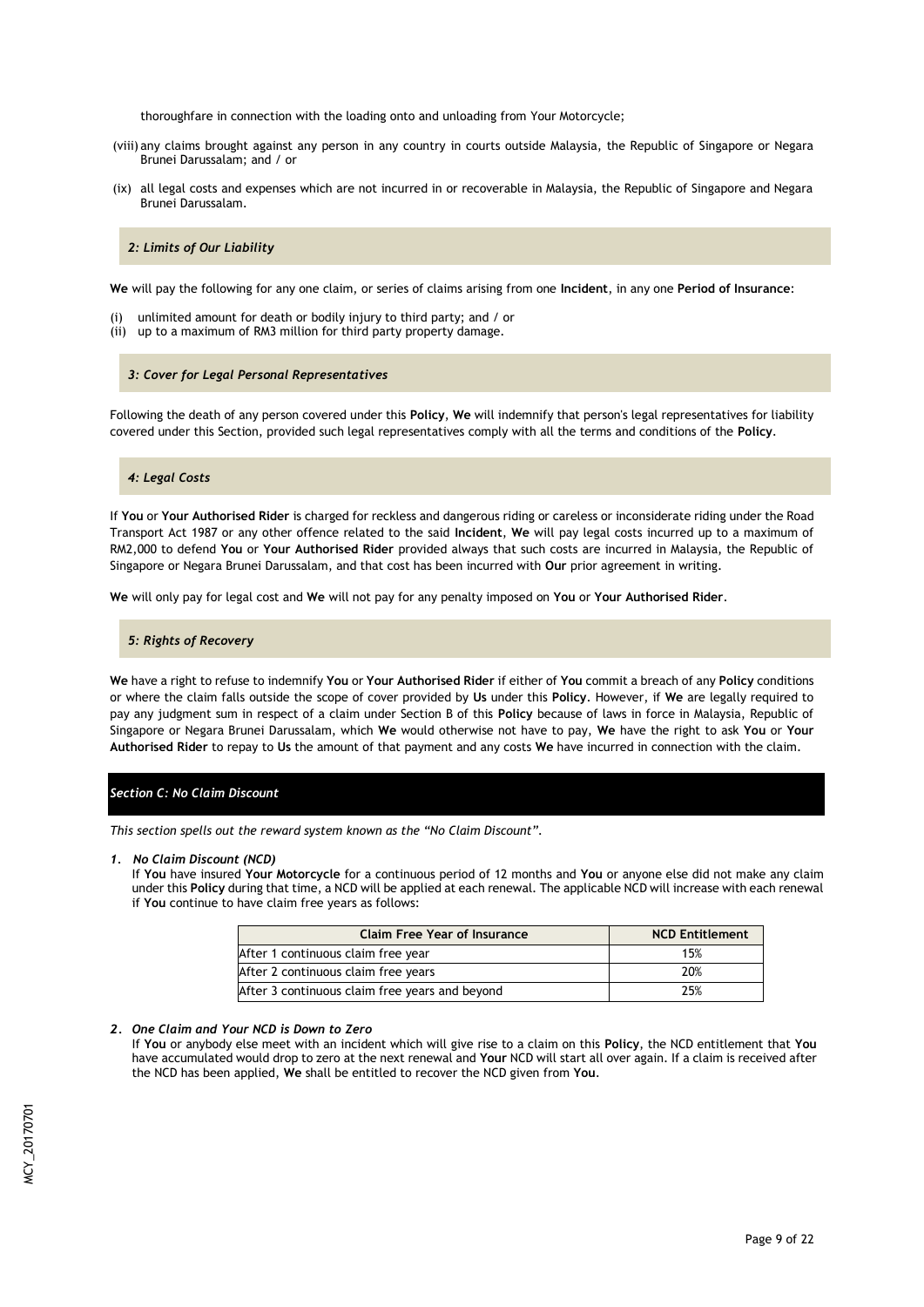# *3. Exception to this Rule*

**Your** NCD will not be affected even if a claim is made if:

- **We** are of the opinion that **You** are not at fault for causing the loss;
- the offending vehicle is identifiable and is not a vehicle used for carriage of passengers for hire or reward (for example taxis, hire cars, public buses, stage buses, school buses and factory buses for hire);
- the offending vehicle is insured by a Malaysian licensed insurer; and
- there is no death or personal injury claim involved.

## *4. Your NCD is not Transferable*

The NCD is personal to **You** which means that if **You** were to sell **Your Motorcycle** and **We** agree to transfer this **Policy** to the new owner, **Your** NCD cannot be transferred for the benefit of the new owner.

## *5. Non-utilisation of NCD*

For every year that the NCD is not utilised by **You**, the NCD accumulated and applicable for this **Policy** will be reversed in accordance with the scale set out in the table in clause C1 above.

# *Section D: General Exceptions - these apply to the whole Policy*

*This section lists down circumstances under which this Policy does not provide cover at the time of happening of the Incident. This is in addition to those already listed in Sections A1b and B1b.*

# *1. Unlicensed Riders*

There is no cover under this **Policy** if **You** or **Your Authorised Rider** do not have a valid licence to ride **Your Motorcycle**. This will not apply if **You** or **Your Authorised Rider** have an expired licence but are not disqualified from holding or obtaining such licence under any existing laws, by-laws and regulations.

# *2. Alcohol, Drugs and Other Intoxicating Substances*

There is no cover under this **Policy** if **You** or **Your Authorised Rider** is under the influence of alcohol or intoxicating liquor, narcotics, dangerous drugs or any other deleterious drugs or intoxicating substance to such an extent that **You** or **Your Authorised Rider** are incapable of having proper control of **Your Motorcycle**.

*You or Your Authorised Rider shall be deemed as incapable of having proper control of Your Motorcycle if after a toxicology or equivalent test, it is shown that the alcohol level in the breath, blood or urine of You or Your Authorised Rider is higher than the prescribed limit pursuant to Section 45G(1) of the Road Transport Act 1987 of 80mg of alcohol in 100ml of blood (or equivalent in respect of breath or urine) or other equivalent legislation that is in force at the material time.* 

# *3. Fraud and Exaggerated Claims*

If any claim is in any part fraudulent or exaggerated, or if **You** or anyone acting on **Your** behalf, uses fraudulent means to get any benefit under this **Policy**, the entire claim will not be paid or payable. If **We** are required to make payment of any such claim to a third party, **We** shall be entitled to recover the sum paid and any costs incurred from **You**.

### *4. Unlawful Purpose*

There is no cover under this **Policy** if **You** or **Your Authorised Rider** use **Your Motorcycle** for an unlawful purpose or to attempt an unlawful purpose i.e. in violation of the criminal law or a recognised law of the country where **Your Motorcycle** was being used.

# *5. Use for Racing etc.*

There is no cover under this **Policy** if **You** use or **You** allow **Your Authorised Rider** to use **Your Motorcycle**:

- a. to practise for or to take part in any motor sport, competition (other than treasure hunt), rally, pacemaking, reliability trial or speed test; or
- b. on any racetrack.

*For an additional premium, Your Policy can be extended to cover the use of Your Motorcycle for reliability trial or competition if You purchase the prescribed extension cover {Endorsement 24(c) or 24(d)}.*

# *6. Use Outside Malaysia*

Unless **We** provide otherwise, this insurance does not cover **You** in respect of claims arising whilst **Your Motorcycle** was being used or ridden outside Malaysia, the Republic of Singapore and Negara Brunei Darussalam. In Malaysia, **Our** liability under this **Policy** is governed by the Road Transport Act 1987 and the terms and conditions of this **Policy**, and **Our** liability outside Malaysia is governed by the terms and conditions of this **Policy** only.

*For an additional premium, Your Policy can be extended to cover the use of Your Motorcycle in Thailand or Kalimantan only if You purchase the prescribed extension cover (Endorsements 101 and 102).*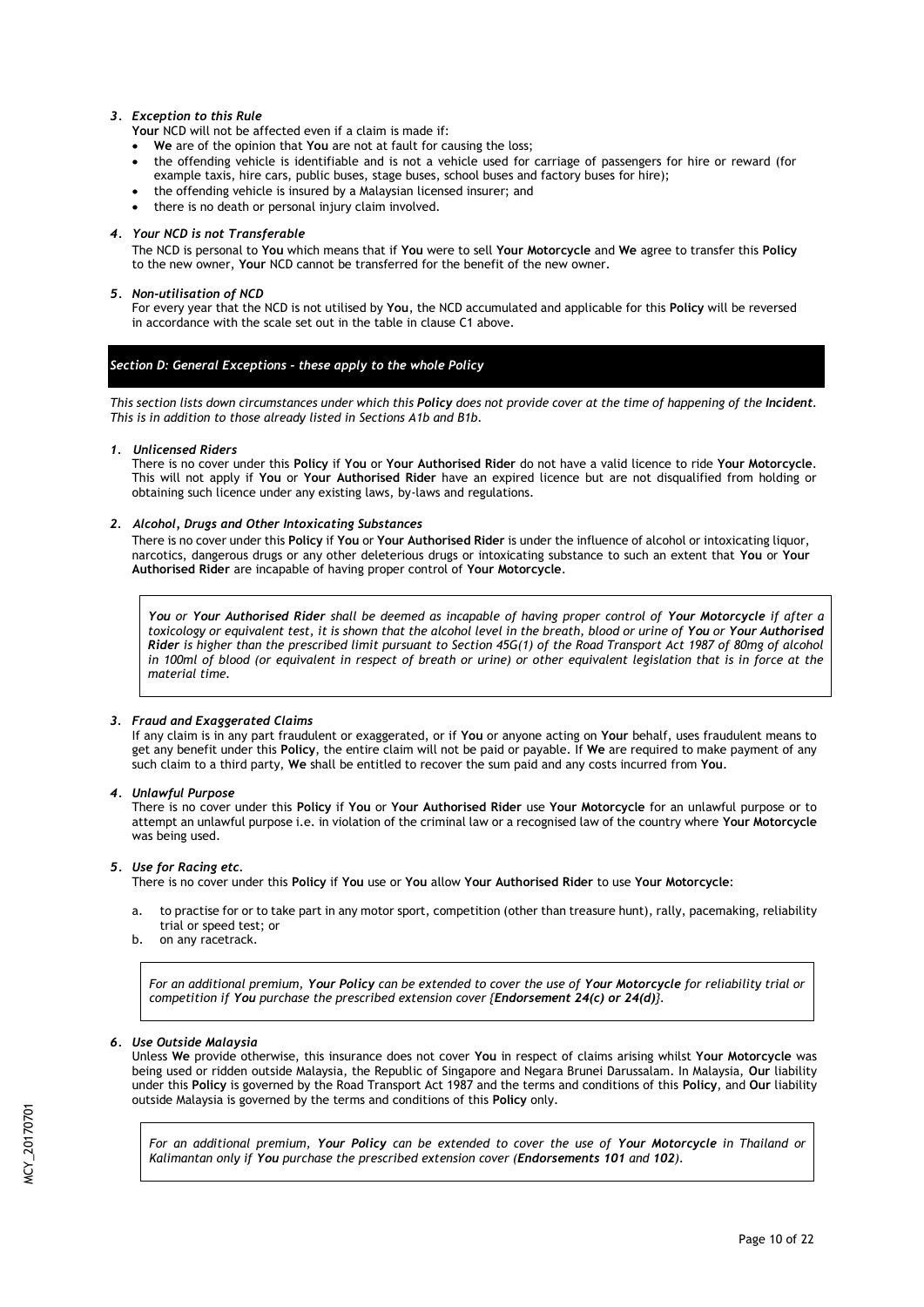#### *7. Failure to take Precaution*

**We** will not pay for any additional damages if after an **Incident** or breakdown **You**:

- a. left **Your Motorcycle** unattended or failed to take proper precaution to prevent further loss or damage; or
- b. continue to ride **Your Motorcycle** in an unroadworthy condition before any repair is done.

**We** will also not pay for claims that arise if, when using **Your Motorcycle**, **You** do not take reasonable precaution to keep **Your Motorcycle** secured. This includes but is not limited to leaving **Your Motorcycle** unattended with ignition key left in or on **Your Motorcycle**.

### *8. War Risk*

There is no cover under this **Policy** for any loss or liability (including any costs of defending any action) connected in any way directly or indirectly to:

- a. war, invasion, acts of foreign enemies, hostilities or warlike operation (whether war is declared or not), civil war, **Act of Terrorism**, mutiny, rebellion or revolution; or
- b. strike, riots or civil commotion assuming the proportion of or amounting to an uprising, insurrection or military or usurped power.

*For an additional premium, Your Policy can be extended to cover strikes, riots and civil commotion (Endorsement 25).*

### *9. Nuclear Risk*

There is no cover under this **Policy** for any accident, loss or damage to any property or any loss or liability arising therefrom (including consequential losses and costs of defending any actions) connected in any way with operations using the nuclear fission or fusion process, or handling of radioactive material. This includes, but is not limited to:

- a. the use of nuclear reactors such as atomic piles, particle accelerators or generators and similar devices;
- b. the use, handling or transportation of radioactive material in relation to any Act of Terrorism;
- c. the use, handling or transportation of any weapon or explosive device employing nuclear fission or fusion; or
- the use, handling or transportation of radioactive material.

#### *10. Convulsions of Nature*

There is no cover (unless specifically purchased) for any loss, damage or liability caused by flood, typhoon, hurricane, storm, tempest, volcanic eruption, earthquake, landslide, landslip, subsidence or sinking of the soil / earth or other convulsions of nature.

*For an additional premium, Your Policy can be extended to cover flood, typhoon, hurricane, storm, tempest, volcanic eruption, earthquake, landslide, landslip, subsidence etc. (Endorsement 57).*

### *11. Contractual Liability*

**We** will not pay for any liability that arises by virtue of an agreement but for which **We** would not have been liable in the absence of such agreement.

*12. Unauthorised Rider*

**We** will not pay for any **Incident**, loss, damage or liability caused, sustained or incurred whilst **Your Motorcycle**, in respect of which indemnity is provided by this **Policy**, is being ridden by any person other than an **Authorised Rider** or person riding on **Your** order or with **Your** permission.

# *Section E: Conditions - These apply to the whole Policy*

*This section spells out the terms and conditions that You must observe to ensure this insurance remains effective. Basically these conditions are of three types:*

- . *What You must do*
- . *What You must not do*
- $\bullet$ *What We can do*

### *Conditions Precedent to Policy Liability*

The following conditions are conditions precedent to **Our** liability to indemnify **You** under this **Policy** and have to be observed by **You** strictly. **We** can repudiate this **Policy** and /or will not pay claims under the **Policy** if **You** breach any of the relevant conditions. These conditions also apply to **Your Authorised Rider** and any legal representative who seek indemnity under this **Policy**.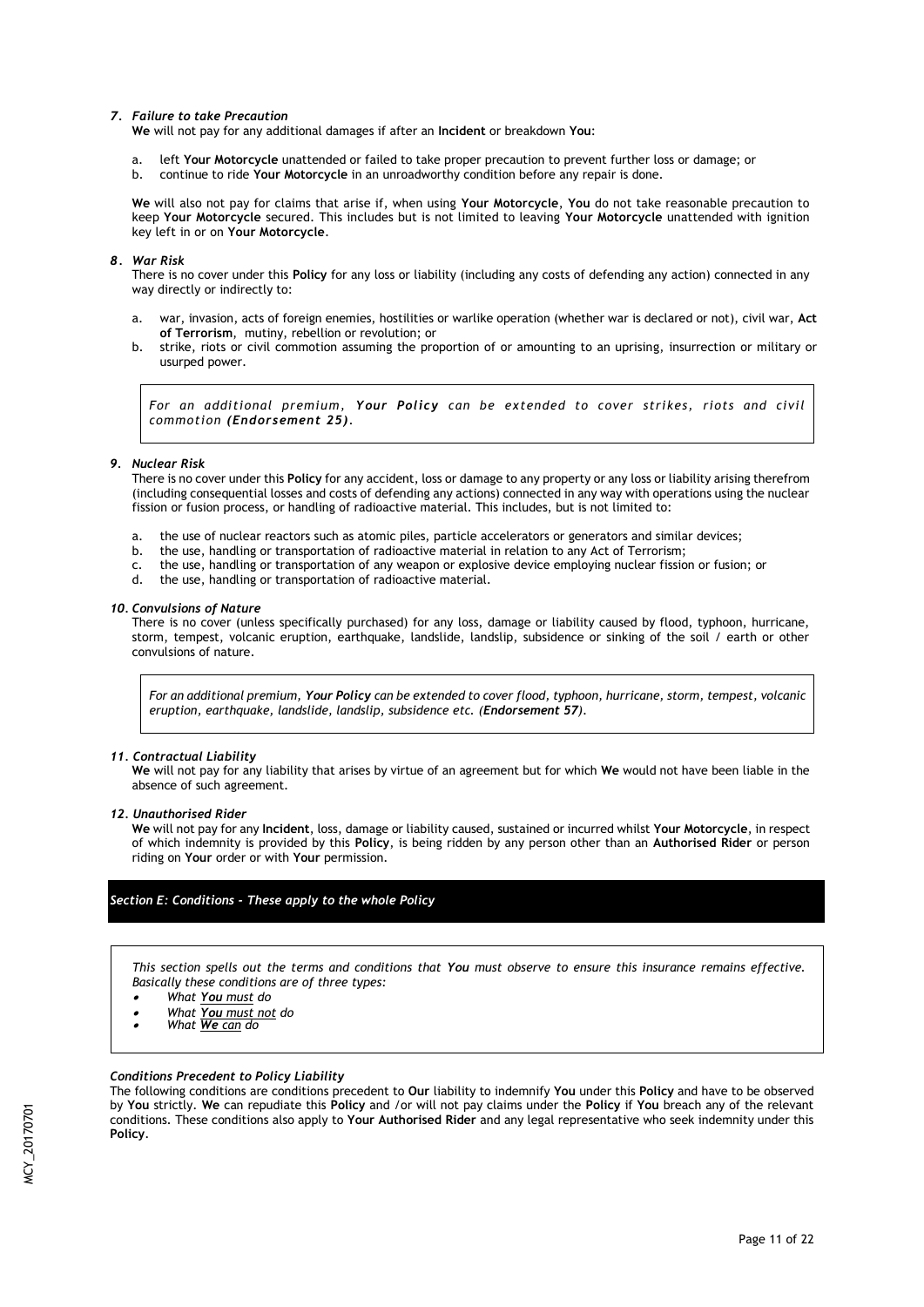#### *1. Duty of Disclosure*

The duty of disclosure is different for a Consumer Insurance Contract and for a Non-Consumer Insurance Contract. They are separately outlined below:

#### **A. Consumer Insurance Contract**

Where **You** have applied for this insurance wholly for purposes unrelated to **Your** trade, business or profession, **You** had a duty to take reasonable care not to make a misrepresentation in answering the questions in the Proposal Form (or when **You** applied for this insurance) i.e. **You** should have answered the questions fully and accurately. Failure to have taken reasonable care in answering the questions may result in avoidance of **Your** contract of insurance, refusal or reduction of **Your** claim(s), change of terms or termination of **Your** contract of insurance in accordance with Schedule 9 of the Financial Services Act 2013. **You** were also required to disclose any other matter that **You** knew to be relevant to **Our** decision in accepting the risks and determining the rates and terms to be applied.

**You** also have a duty to tell **Us** immediately if at any time after **Your** contract of insurance has been entered into, varied or renewed with **Us**, any of the information given in the Proposal Form (or when **You** applied for this insurance) is inaccurate or has changed.

#### **B. Non-Consumer Insurance Contract**

Where **You** have applied for this insurance for purposes related to **Your** trade, business or profession, **You** had a duty to disclose any matter that **You** know to be relevant to **Our** decision in accepting the risks and determining the rates and terms to be applied, and any matter a reasonable person in the circumstances could be expected to know to be relevant, otherwise it may result in avoidance of **Your** contract of insurance, refusal or reduction of **Your** claim(s), change of terms or termination of **Your** contract of insurance.

**You** also have a duty to tell **Us** immediately if at any time after **Your** contract of insurance has been entered into, varied or renewed with **Us**, any of the information given in the Proposal Form (or when **You** applied for this insurance) is inaccurate or has changed.

#### *2. Accidents and Claims Procedures*

- If **Your Motorcycle** is involved in any **Incident** that could lead to a claim under this **Policy**, **You** must do the following:
- a. Notify **Our** claims department of the **Incident** and get a Claim Form. **You** must notify **Us** of the **Incident** as soon as possible but in any event:
	- Within seven (7) days if **You** are not physically disabled or hospitalised following the **Incident**; or
	- Within thirty (30) days or as soon as practicable if **You** are physically disabled and hospitalised as a result of the **Incident**.

**We** may allow a longer notification period if **You** can provide specific proof and justification for the delay.

- b. Report the **Incident** to the police as required by law and do all that is required to assist the police authorities to secure a conviction against the offender.
- c. Complete the Claim Form in full and return it to **Us** within twenty-one (21) days from the date of **Your** notification as per (a) above. **You** are required to answer all the questions in detail in all applicable sections and provide **Us** with all the necessary documents to support **Your** claim. **We** will not be held responsible if there is any delay on **Your** part to submit the Claim Form duly completed together with all the necessary documents.

A longer claims submission period may be allowed by **Us** subject to specific proof and justification by **You** for the delay.

- d. If there are any claims made against **You** by a third party, **You** must immediately notify **Us** of the same and **You** must send to **Us** any notification of claim, notice of impending prosecution or inquest, summons, writ or any letters from the solicitors of the third party as soon as **You** receive such documents, but in any event within fourteen (14) days from the date of receipt of any of the documents.
- e. Send **Your Motorcycle** to any of **Our** approved **Repairer** so that **We** can inspect **Your Motorcycle** before **We** give approval to proceed with repairs or take reasonable action to safeguard **Your Motorcycle** from further loss or damage. **We** can refuse to pay any claim under Section A of this **Policy** if **You** breach this condition.
- f. **You** must obtain **Our** consent in writing before **You** repair **Your Motorcycle** or incur any expenses in connection with a claim under this **Policy**.

**You** must not do any of the following:

- Admit any responsibility for any **Incident**; or
- Negotiate or settle any claims made against **You** by a third party, unless **We** write and inform **You** that **You** can.

**We** will decide whether to negotiate, defend or settle, in **Your** name, **Your Authorised Rider's** name and / or on **Your** behalf, any claims made against **You** or **Your Authorised Rider** by a third party. If in **Our** assessment the third party claim made against **You** or **Your Authorised Rider** for property damage will exceed the limit of liability of RM3 million, **We** will pay the full amount of **Our** liability to **You** or the third party and hand over the further conduct of any defence, settlement or proceeding to **You** completely. After doing so **We** will not be liable under this **Policy** to make any more payments to **You** or any claimant or any other person arising from the same **Incident**.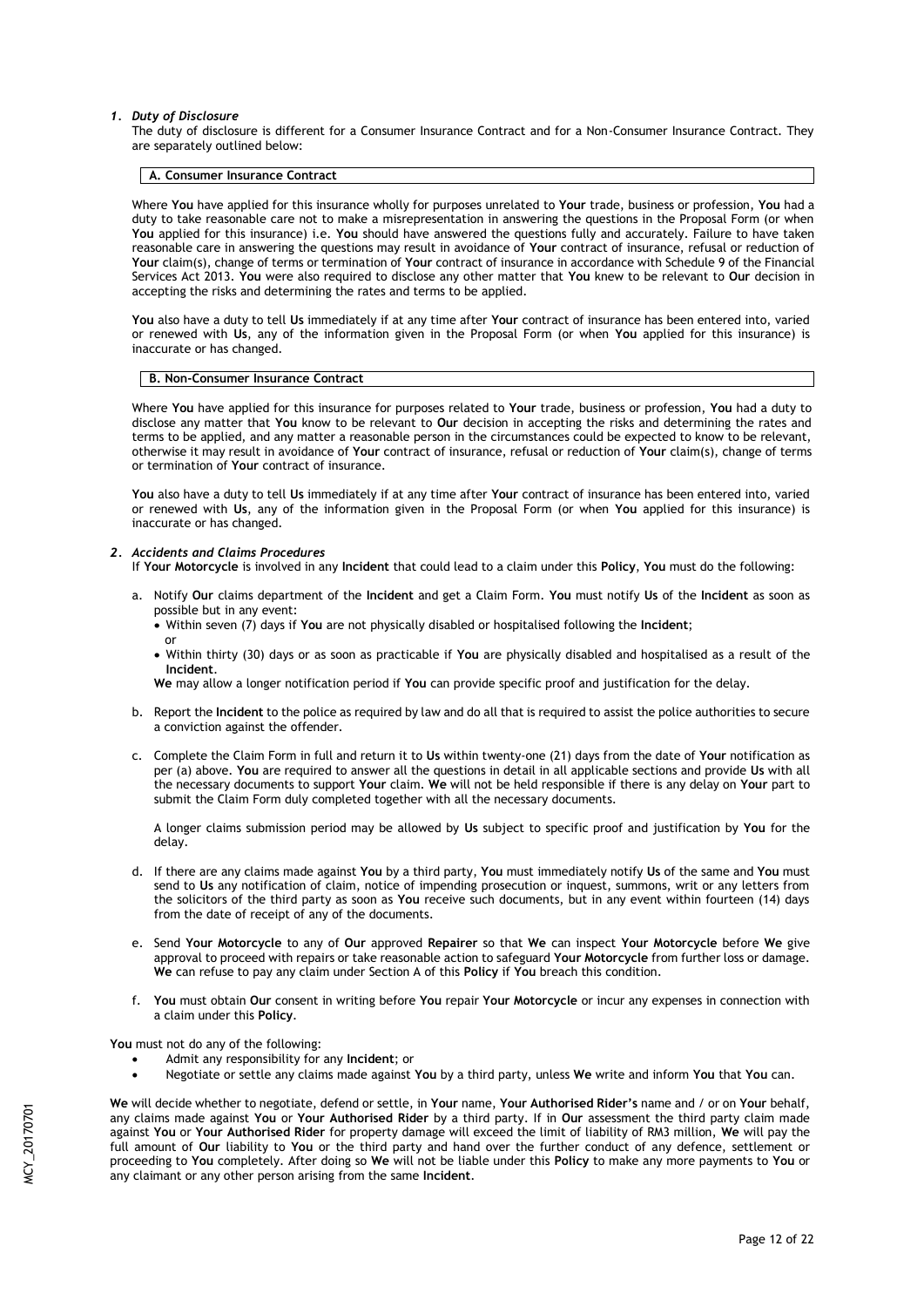*The conditions above also apply to anyone else who wishes to claim under the terms and conditions of this Policy. "Anyone else" may refer to personal representative or administrator / estate of the policyholder.* 

## *3. Cancellation*

Either **You** or **We** may cancel this **Policy** at any time during the **Period of Insurance**.

- a. Cancellation by **You**:
	- **You** can cancel this **Policy** at any time by returning the **Certificate of Insurance (CI)** to **Us** or, if the **CI** has been lost or destroyed, **You** must provide **Us** with a duly certified Statutory Declaration (SD) to confirm this.
	- After returning the **CI** or SD **You** will be entitled to a refund of premium if no claim was incurred prior to cancellation. **Your** refund will be the difference between the total premium and **Our** customary short-period rates calculated for the time **We** were on risk until the date **We** received the **CI** or SD:

| <b>Period of Insurance</b> | <b>Refund of Premium</b>     |  |
|----------------------------|------------------------------|--|
| Not exceeding 1 week       | 87.5% of the total premium   |  |
| Not exceeding 1 month      | 75.0% of the total premium   |  |
| Not exceeding 2 months     | 62.5% of the total premium   |  |
| Not exceeding 3 months     | 50.0% of the total premium   |  |
| Not exceeding 4 months     | 37.5% of the total premium   |  |
| Not exceeding 6 months     | 25.0% of the total premium   |  |
| Not exceeding 8 months     | 12.5% of the total premium   |  |
| Exceeding 8 months         | No refund of premium allowed |  |

 The **Policy** will automatically lapse once **You** sell or dispose off **Your Motorcycle** because **Your** insurable interest in the **Motorcycle** will cease. If **You** want to transfer the **Policy** to the new buyer, **You** have to get **Our** prior consent.

### b. Cancellation by **Us**:

- **We** may also cancel this **Policy** by giving **You** fourteen (14) days notice in writing by registered post to **Your** last address known to **Us**.
- After returning the **CI** or SD **You** will be entitled to a refund premium for the unexpired period calculated on a pro-rata basis from the date **We** receive the **CI** or SD from **You** to the expiry date of the **Policy**.

There will not be any refund of premium for any cancellation of **Policy** (either by **You** or by **Us**) if **You** have paid the **Minimum Premium** only or if a claim has been made on this **Policy**.

#### *4. If there is More Than One Insurance Covering the Same Motorcycle*

- a. **You** must inform **Us** in writing if **You** have taken out any other insurance in respect of **Your Motorcycle** during the **Period of Insurance**.
- b. If a claim arises under this **Policy** and such a loss is also claimable under the other insurance policy(ies) taken by **You**, **We** will only contribute **Our** rateable proportion of the whole loss. **We** will not be liable to pay the claim first and then seek recovery from the other co-insurers who is / are also liable for the loss.

### *5. Subrogation*

**We** are entitled to take over all rights and remedies that **You** may have against any third party who caused the loss. **We** shall have the absolute discretion in the conduct of any proceedings, at **Our** own costs, against the third party and in the settlement of any such claim and **You** shall give **Us** such information and assistance as **We** may require from time to time including assigning all rights to take action in **Your** name. **You** must however give **Us Your** full cooperation to protect these rights and provide all assistance and take such steps as **We** require.

#### *6. Dispute Resolution*

If there are differences or disputes on any matters relating to this **Policy** involving amounts exceeding RM250,000, an Arbitrator shall be jointly appointed by **You** and **Us** in writing to resolve the differences or disputes. If no agreement is reached on who is to be the Arbitrator within one month of being required to do so then **You** and **We** shall be entitled to appoint an Arbitrator each. Both Arbitrators shall then proceed to hear the difference or dispute together with an Umpire to be jointly appointed by them. If the Arbitrators cannot agree on an Umpire within thirty (30) days, then the Kuala Lumpur Regional Centre for Arbitration shall appoint an Umpire.

If the disputed sum is less than RM250,000, **You** may refer the matter to the **Ombudsman for Financial Services** to resolve the dispute.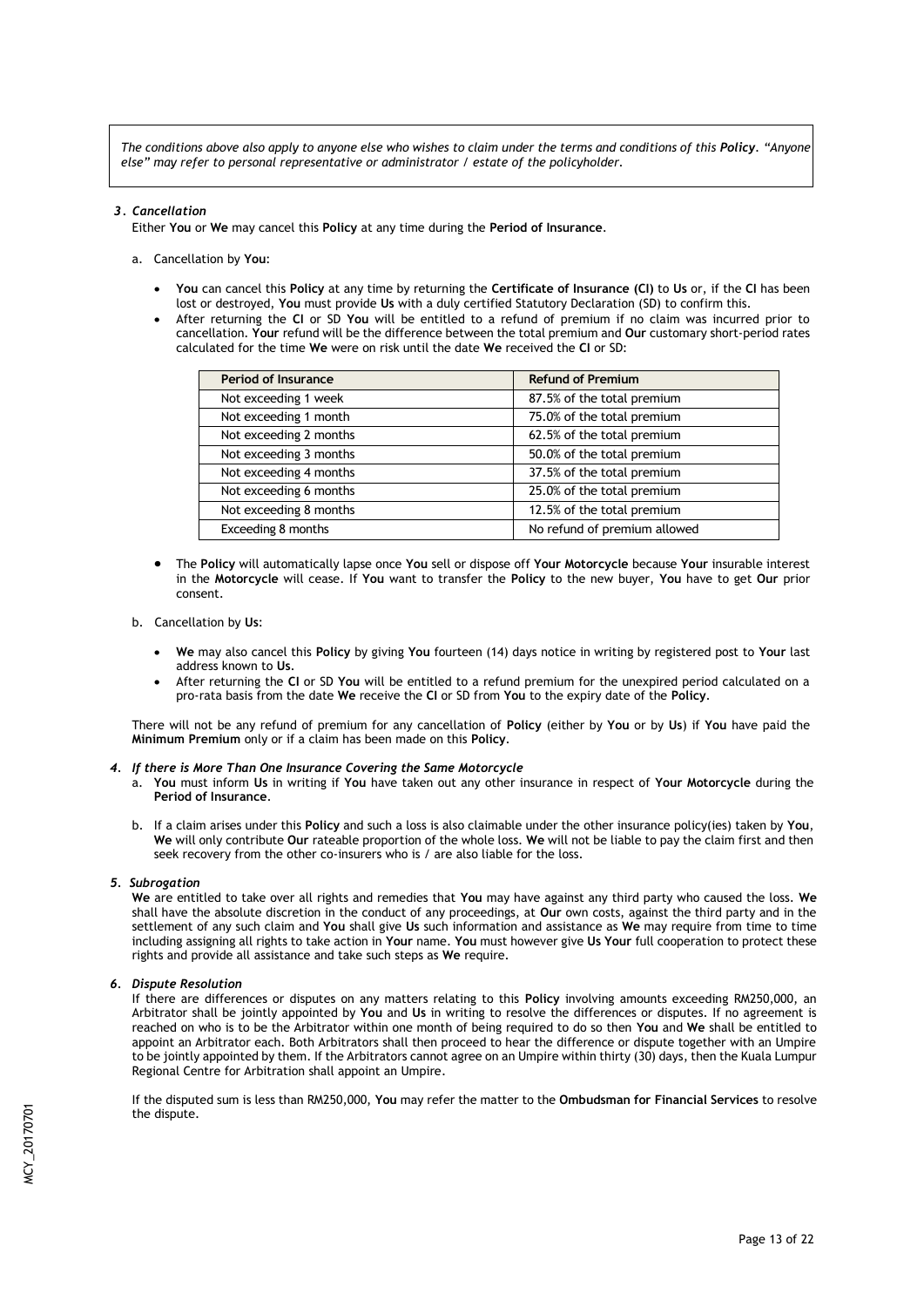# *7. Other Matters*

**We** will only be liable to indemnify **You** under this **Policy** if **You**:

- a. Comply with all the terms and conditions of this **Policy**. These conditions are also applicable to **Your Authorised Rider**  and any legal representative who seek protection under this **Policy**;
- b. Maintain **Your Motorcycle** in a reasonably efficient and roadworthy condition. **You** must get **Our** consent if **You** make any modification that will enhance or in any way affect the performance of **Your Motorcycle**;
- c. Take reasonable care to avoid any situation that could result in a claim. This **Policy** will not cover **You** if **You** or **Your Authorised Rider** are reckless i.e. where **You** recognise a serious risk but deliberately do not take steps to prevent it. This includes but is not limited to leaving **Your Motorcycle** unattended with ignition key left in or on **Your Motorcycle**; and
- d. Make **Your Motorcycle** available to **Us** for inspection at all reasonable times upon request.

# *8. Prevalent Policy Wording*

For avoidance of doubt, the English version of this **Policy** wording will prevail over the Bahasa Malaysia version at all times.

# *Section F: Definitions of words highlighted in the Policy*

*This section explains what We mean by the words printed in bold in this Policy.*

In this **Policy**, **Schedule** and **Certificate of Insurance**, unless the context otherwise requires, the following words shall have the meanings as defined below.

### **1. Accessories**

This refers to the standard factory-fitted tools of the **Motorcycle** including spare tyres and may include radio / cassette player / compact disc player and the like if specified in the **Schedule**.

### **2. Act of Terrorism**

This refers to an act by any person(s) or group that uses force or violence and / or the threat of force or violence, whether they are acting alone or on behalf of or in connection with any organisation(s) or government(s) and done for political, religious, ideological, ethnic or similar purposes or reasons, including the intention to influence any government and / or to put the public, or any section of the public, in fear.

#### **3. Adjuster**

This refers to a person or entity registered under the Financial Services Act 2013 who is appointed by **Us** to investigate the cause and circumstances of a loss and to determine the amount of loss.

### **4. Authorised Rider**

This refers to any person who rides **Your Motorcycle** with **Your** consent or permission provided he or she holds a valid licence of the relevant type and is not disqualified to ride by law or for any other reason.

### **5. Certificate of Insurance**

This certificate is a prescribed form that **We** are required to issue to **You** under the Road Transport Act 1987 and it outlines the particulars of any conditions subject to which the **Policy** is issued.

### *6.* **Cheating**

This follows the meaning as defined under Section 415 of the Penal Code which is as follows:

- Whoever by deceiving any person, whether or not such deception was the sole or main inducement:
- a. fraudulently or dishonestly induces the person so deceived to deliver any property to any person, or to consent that any person shall retain any property; or
- b. intentionally induces the person so deceived to do or omit to do anything which he would not do or omit to do if he were not so deceived and which act or omission causes or is likely to cause damage or harm to any person in body, mind, reputation, or property, is said to "cheat".

# *7.* **Criminal Breach of Trust**

This follows the meaning as defined under Section 405 of the Penal Code which is as follows:

Whoever, being in any manner entrusted with property, or with any dominion over property either solely or jointly with any other person, dishonestly misappropriates, or converts to his own use, that property, or dishonestly uses or disposes of that property in violation of any direction of law prescribing the mode in which such trust is to be discharged, or of any legal contract, express or implied, which he has made touching the discharge of such trust, or wilfully suffers any other person so to do, commits "criminal breach of trust".

### **8. Endorsement**

This refers to the document that **We** issue to **You** to confirm any changes or extensions of the coverage to the basic **Policy**.

**9. Excess**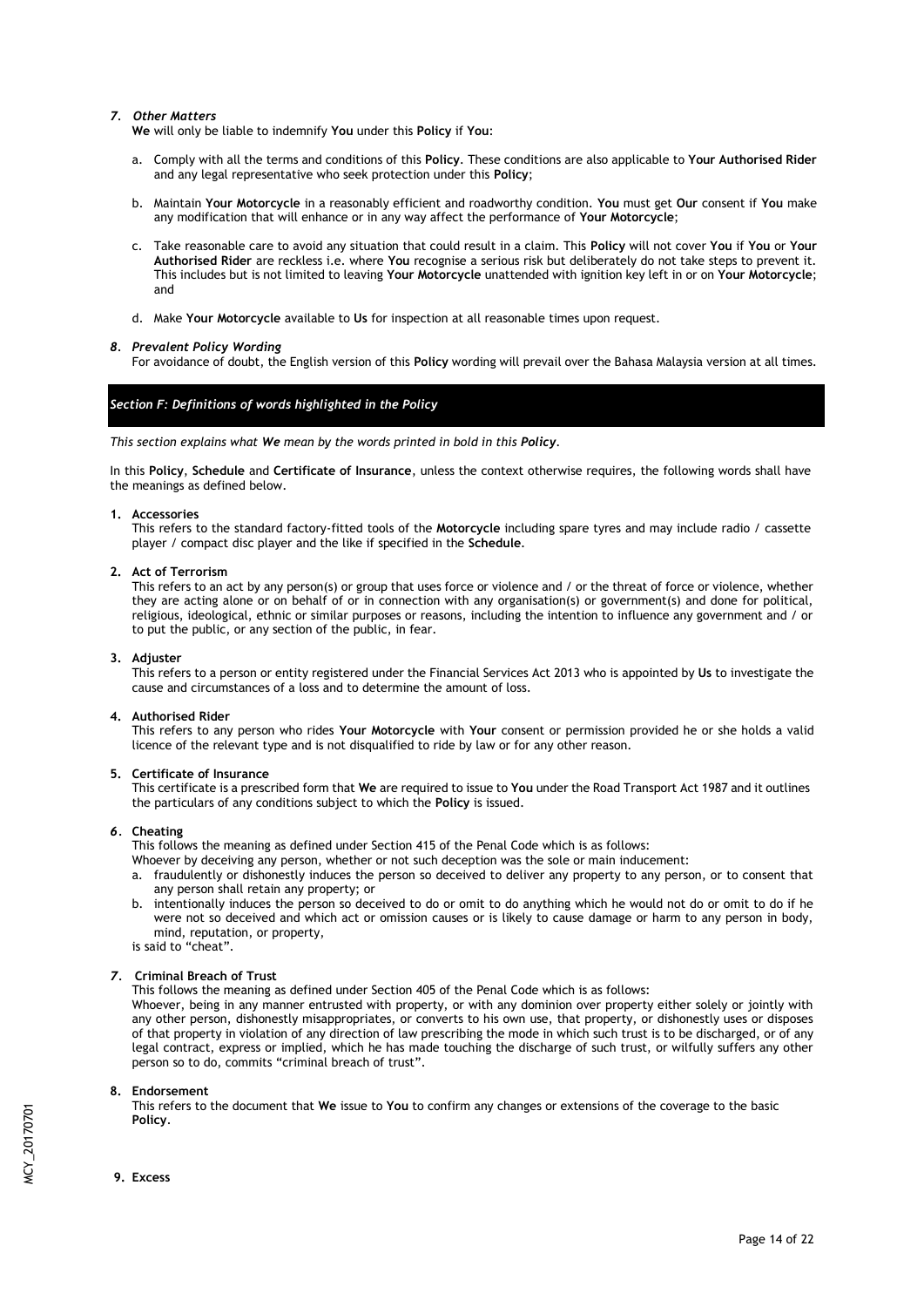This refers to the amount that must be borne by **You** first for each claim. The amount of the excess is shown in the **Schedule**. **You** have to pay the excess irrespective of who is at fault in the **Incident**.

#### **10. Household**

This refers to all members of **Your** or **Your Authorised Rider's** immediate family i.e. spouse, children including legally adopted children, parents, brother(s) and sister(s) staying under one roof with **You** in the case of **Your** immediate family, or with **Your Authorised Rider**, in the case of his immediate family.

#### **11. Incident**

Any event which could lead to a claim under this **Policy**.

#### **12. Limitations as to Use**

According to **Your Certificate of Insurance** (**CI**), **Your Motorcycle** can only be used for "Social, domestic and pleasure purposes and for the policyholder's business". The **CI** also states that "The **Policy** does not cover use for hire or reward, racing, pacemaking, reliability, trial speed-testing, the carriage of goods other than samples in connection with any trade or business".

#### **13. Market Value**

This refers to the reasonable cost to buy another **Motorcycle** of the same make, model, age and general condition similar to **Your Motorcycle** at the time of loss. The **Market Value** of **Your Motorcycle** at the time of loss would be determined according to the terms of the option that **You** had chosen at the time **You** purchased this **Policy**. If **You** had opted for a **Market Valuation System** to determine **Your Sum Insured** then the **Market Value** would be based on that valuation system as described in clause 14 below. However, if **You** had not opted for a **Market Valuation System** then the **Market Value** of **Your Motorcycle** in the event of dispute would be determined by the Head Office of the **Motorcycle** franchise-holder and this value should be equal to the cost of purchasing a replacement motorcycle of the same make, model and age of **Your Motorcycle** at the time of loss. If this valuation is not available or appears in **Our** opinion to be unduly low or high then valuation will be determined by an **Adjuster** registered under the Financial Services Act 2013, agreed by both **You** and **Us**.

#### **14. Market Valuation System**

This refers to the motor vehicle **Market Valuation System** approved by Persatuan Insurans Am Malaysia (PIAM) to determine the **Market Value** of **Your Motorcycle** at the time **You** purchased / renewed this **Policy** as well as at the time of the loss. **You** can opt to use the valuation recommended by this system as the **Sum Insured** to avoid the consequences of underinsurance as described in Section A2e. Alternatively, **You** may choose to determine the **Sum Insured Yourself** but **You** would be subject to Section A2e if **You** are under-insured.

#### **15. Minimum Premium**

The minimal premium described in the **Schedule**.

#### **16. Motorcycle**

This refers to the motor vehicle described in the **Schedule** and includes the manufacturer's standard options and **Accessories** fitted to it and any other non-standard options or descriptions that are specifically listed in the **Schedule**.

#### **17. Ombudsman for Financial Services (OFS)**

This is an independent body that provides a free and efficient avenue to help settle financial disputes between **You** and **Us** under this **Policy** as an alternative to the courts.

#### **18. Period of Insurance**

The period shown in the **Schedule** when the cover provided by this **Policy** is operative. Cover is only valid from the actual time of purchase of the insurance **Policy** or from when **You** and **We** agree that cover should commence.

#### **19. Pillion**

**Pillion** means a **Pillion** rider who is a person seated in the **Pillion** seat of a **Motorcycle**.

#### **20. Policy**

**Policy** includes the **Schedule**, the **Certificate of Insurance** and all **Endorsements** specifically listed in the **Schedule**.

#### **21. Repairer**

This refers to motor repair workshops approved by **Us** or by Persatuan Insurans Am Malaysia (PIAM) under the PIAM Approved Repairers Scheme (PARS) or any repairer that **We** have given **You** a special permission to use, for a claim.

#### **22. Road**

Section 2 of the Road Transport Act 1987 defines "Road" as "any public road and any other road to which the public has access and includes bridges, tunnels, lay-bys, ferry facilities, interchanges, round-abouts, traffic islands, road dividers, all traffic lanes, sidetables, median strips, overpasses, underpasses, approaches, entrance and exit ramps, toll plazas, service areas, and other structures and fixtures to fully effect its use".

#### **23. Schedule**

This document shows **Your** name and address, the **Period of Insurance**, the sections of this **Policy** which apply, the premium **You** have paid, the **Motorcycle** which is insured, the **Sum Insured** and details of any extensions or **Endorsements**.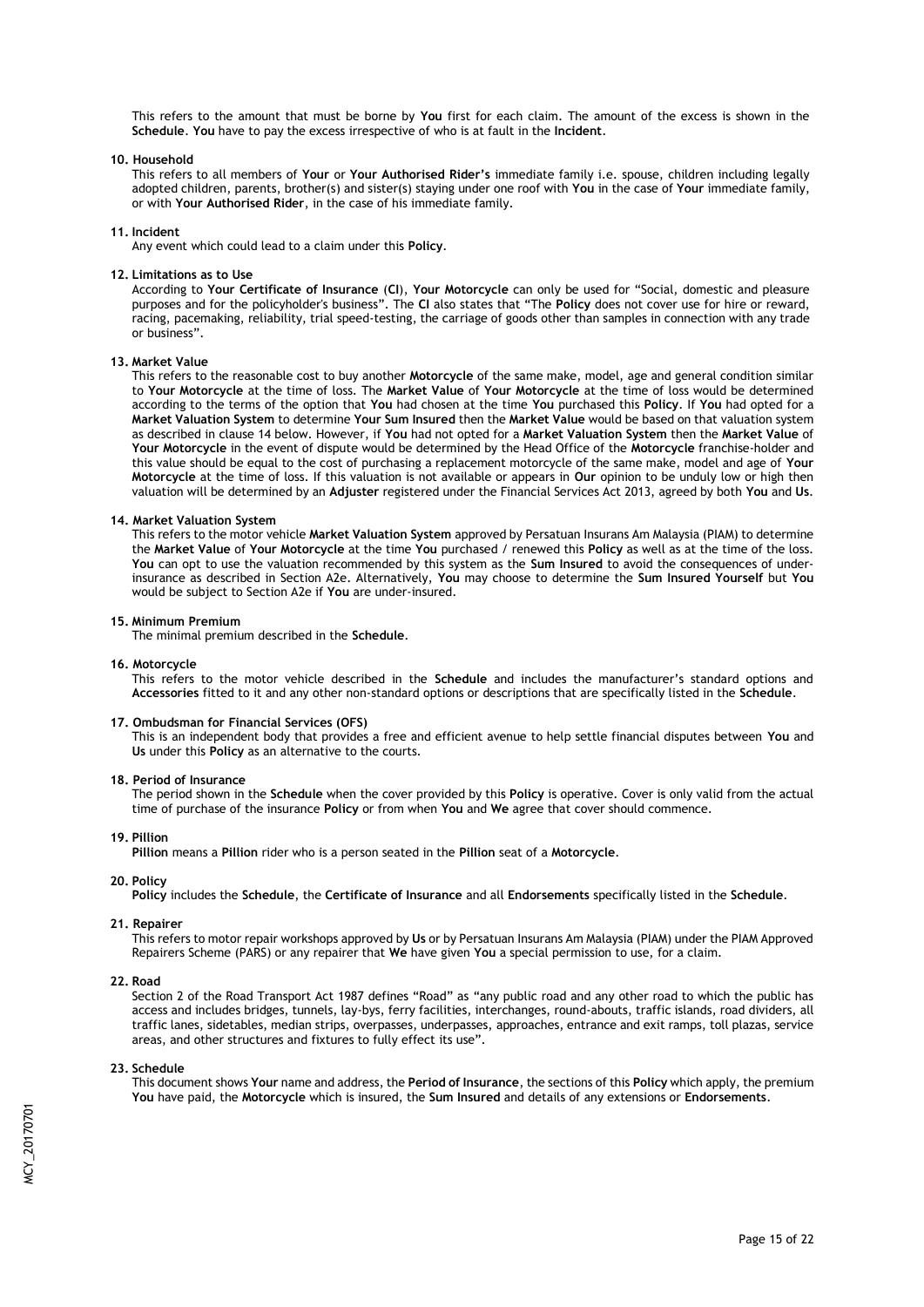#### **24. Sum Insured**

This is the maximum that **We** will pay **You** for a claim under Section A. This amount is shown in the **Schedule**. The **Sum Insured** must be sufficient to cover the cost to replace **Your Motorcycle** in the event of an **Incident** that completely destroys it.

**25. We, Our, Us** 

This refers to the licensed Insurance Company that is issuing **You** this **Policy**.

**26. You, Your, Yourself** 

This refers to the policyholder or person described in the **Schedule** as "the Insured".

## *Section G: Endorsements - applicable only if the Endorsement number is printed in the Schedule*

*Note that only Endorsements with their numbers specifically printed in the Schedule shall apply to this Policy.*

#### **Endorsement 3(p): Third Party Only Insurance** *(see explanation under "What is Covered?")*

The cover that **You** have chosen for **Your Motorcycle** is limited to 'Third Party' insurance only. This means that **We** will not pay for any loss or damage to **Your Motorcycle**. For that reason, Section A is deleted and only Section B coverage has been purchased and is available to **You**.

#### **Endorsement 3(q): Third Party, Fire and Theft Insurance** *(see explanation under "What is Covered?")*

The cover that **You** have chosen for **Your Motorcycle** is called 'Third Party, Fire and Theft' insurance. This means that the cover provided to **Your Motorcycle** under Section A is limited to any loss or damage caused by fire, explosion, lightning, burglary, housebreaking or theft only. For that reason all the remaining covers under Section A1a are deleted and Section B coverage has been purchased and is available to **You**.

### **Endorsement 14: Transfer of Interest**

In consideration of the additional premium that **You** paid **Us** for this **Endorsement**, **We** agree to transfer the interest in this **Policy** on *[state date]* to *[state name of transferee and NRIC no. / Business Registration No.]* of *[state address]* carrying on or engaging in the business or profession of  $\_\_$ *date]* shall be the basis of this contract.

Subject otherwise to the terms and conditions of this **Policy**.

#### **Endorsement 15: Hire Purchase**

**We** note that **Your Motorcycle** is under a Hire Purchase agreement with the Hire Purchase company named in the **Schedule** as the Owners. **You** unconditionally agree that the payment of any claim under Section A by **Us** by way of a cash payment shall be made to the Owners as long as they remain as the Owner of **Your Motorcycle** at the time of the **Incident**. The receipt from the Owners will fully discharge **Us** from any further claims or liability in respect of such loss or damage. For all other purposes **You** are the principal party under this **Policy** and not an agent or trustee for the Owners and that **You** have not assigned **Your** rights, benefits and claims under this **Policy** to the Owners. **You** cannot assign **Your** rights, benefits and claims under this **Policy** to anybody without **Our** written consent.

#### **Endorsement 15(a): Employer's Loan**

**We** note that **Your Motorcycle** was bought under an Employer's Loan agreement. **You** unconditionally agree that the payment of any claim under Section A by **Us** by way of a cash payment shall be made to the Employer named in the **Schedule** as long as the loan remains outstanding at the time of the **Incident** giving rise to a claim. The receipt from the Employer will fully discharge **Us** from any further claims or liability in respect of the **Incident**.

Other than the above, **Our** / **Your** rights and liabilities under this **Policy** are not affected.

## **Endorsement 18: Fleet Rated Risks – Cancellation of 'No Claim Discount'**

By virtue of the benefit of the Fleet Discount received, the No Claim Discount clause of this **Policy** is cancelled. Subject otherwise to the terms and conditions of this **Policy**.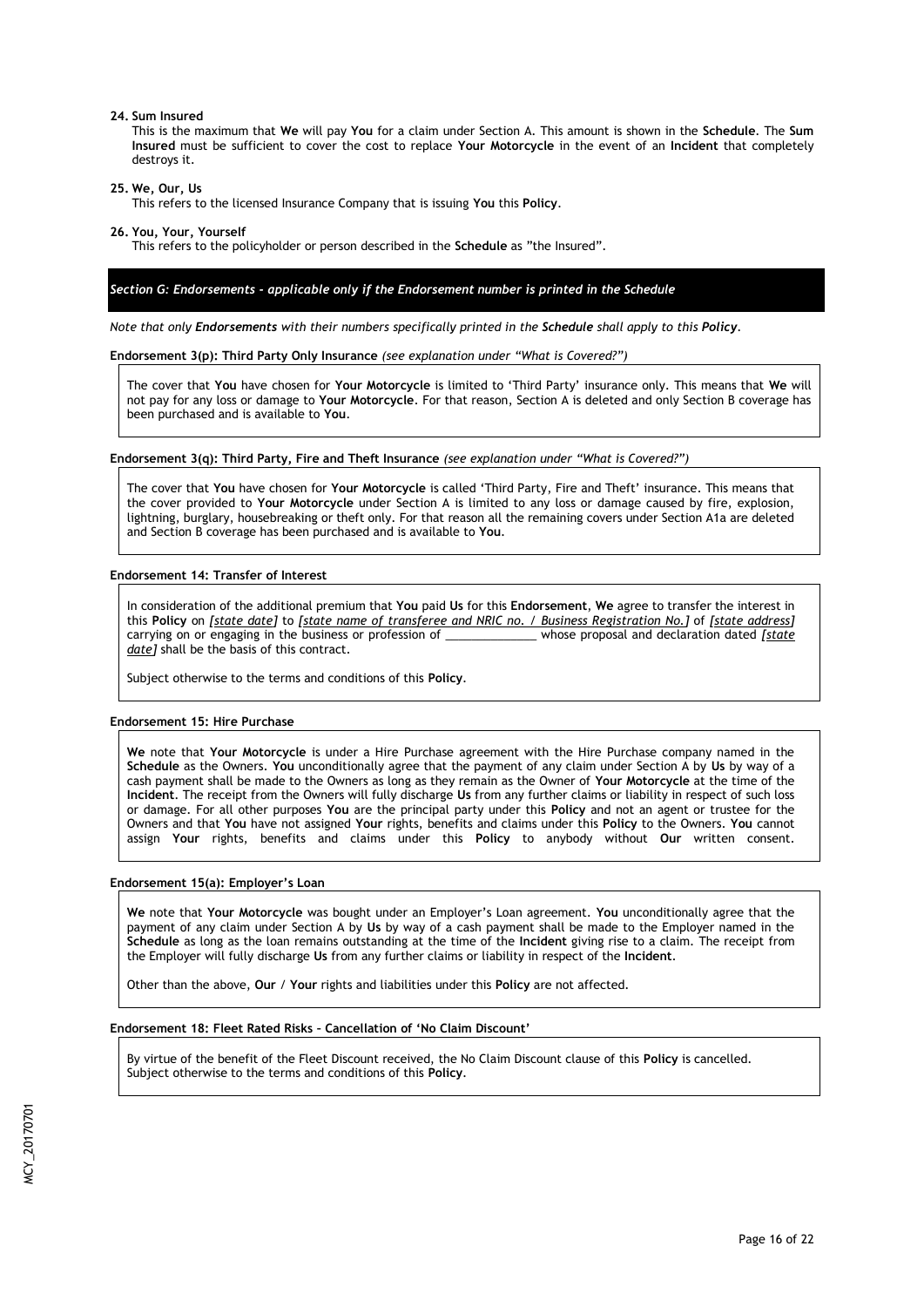**Endorsement 24(c): Reliability Trials, Competitions etc.** 

In consideration of the additional premium that **You** paid **Us** for this **Endorsement**, **We** agree that the insurance provided under this **Policy** shall cover **Your Motorcycle** while it is being used for *[state either reliability trials, competition]* to be held at *[state place / location]* on *[state date]* organized by *[state name of organizer]* including officially conducted practice for the event.

## **Endorsement 24(d): Reliability Trials, Competitions etc. (Third Party Cover Only)**

In consideration of the additional premium that **You** paid **Us** for this **Endorsement**, **We** agree that the insurance provided under Section B of this **Policy** shall cover legal liability while **Your Motorcycle** is being used for *[state either reliability trials, competition]* to be held at *[state place / location]* on *[state date]* organized by *[state name of organizer]* including officially conducted practice for the event.

### **Endorsement 25: Strike, Riot and Civil Commotion**

In consideration of the additional premium that **You** paid **Us** for this **Endorsement**, **We** agree that the insurance provided under Section A of this **Policy** shall cover loss or damage to **Your Motorcycle** caused by:

- a. the wilful act of any striker or locked out worker to further a strike or to resist a lock out;
- b. the act of any person taking part together with others in disturbance of the public peace (whether in connection with a strike or lock out or not); and
- c. the action of any lawfully constituted authority in preventing, suppressing or attempting to prevent or suppress any of these acts or in minimising the consequences of them.

This **Endorsemen**t does not cover:

- a. civil war, war, invasion or acts of foreign enemy hostilities or warlike operations (whether war is declared or not);
- b. revolution, rebellion or civil disturbance amounting to a popular uprising; and
- c. **Act of Terrorism**.

It also does not cover any loss, damage or liability directly or indirectly, proximately or remotely caused by or contributed to or traceable to or arising out of or in connection with the above stated exceptions.

### **Endorsement 57: Inclusion of Special Perils**

In consideration of the additional premium that **You** paid **Us** for this **Endorsement**, **We** agree that the insurance provided under Section A of this **Policy** will cover loss or damage to **Your Motorcycle** caused by flood, typhoon, hurricane, storm, tempest, volcanic eruption, earthquake, landslide, landslip, subsidence or sinking of the soil / earth or other convulsions of nature.

# **Endorsement 87: Agreed Value Clause**

The Agreed Value shown in the **Schedule** is the maximum amount that **We** will pay for **Your Motorcycle**, less any **Excess** (if applicable) if **Your Motorcycle** is stolen or totally destroyed.

**We** and **You** have agreed at the commencement of this **Policy** to use this value as the basis of settlement provided **We** are liable to pay for such loss or destruction under the terms and conditions of this **Policy**. The **Market Value** of **Your Motorcycle** at the time of the loss will not be taken into account.

### **Endorsement 95: Leasing Agreement**

**We** note that **Your Motorcycle** is under a Leasing Agreement with the Leasing company named in the **Schedule** as the Lessors. **You** unconditionally agree that the payment of any claim under Section A by **Us** by way of a cash payment shall be made to the Lessors as long as the Leasing Agreement remains valid at the time of the **Incident**. The receipt from the Lessors will fully discharge **Us** from any further claims or liability in respect of such loss or damage. For all other purposes, **You** are the principal party under this **Policy** and not as an agent or trustee for the Lessors and **You** have not assigned **Your** rights, benefits and claims under this **Policy** to the Lessors. **You** cannot assign **Your** rights, benefits and claims under this **Policy** without **Our** written consent.

# **Endorsement 97: Separate Cover for Accessories fixed to Your Motorcycle**

In consideration of the additional premium that **You** paid **Us** for this **Endorsement**, **We** agree that the insurance provided under Section A of this **Policy** shall cover the non-standard **Accessories** specified in the **Schedule**. The maximum amount that **We** will pay under this **Endorsement** is the amount mentioned in the said **Schedule** under the heading '**Endorsement 97**'.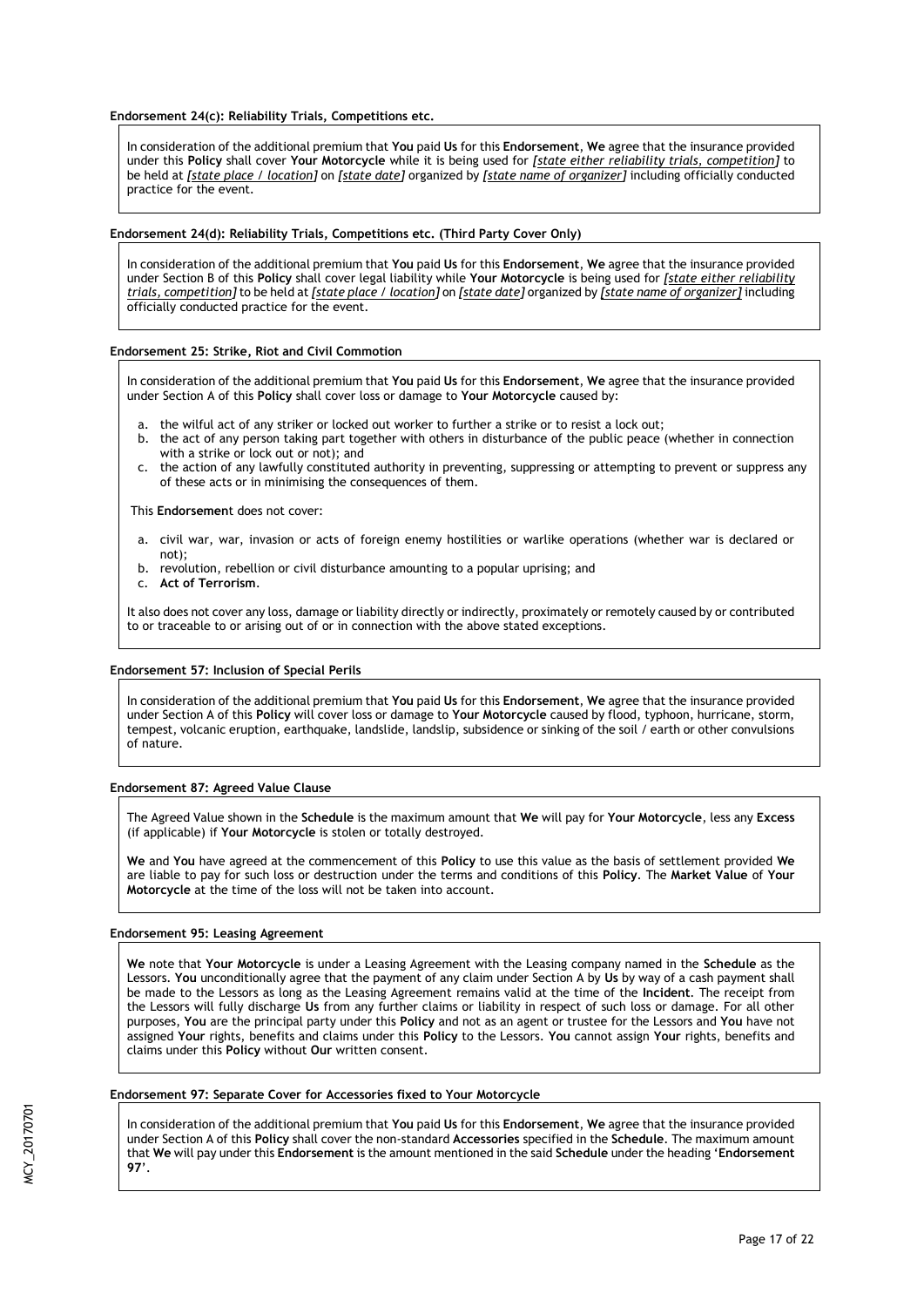If **Your** claim is for the **Accessories** only and no other damages, **We** will not deduct any **Excess** and **You** will not lose **Your** No Claim Discount entitlement.

This cover is terminated on the date **Your** claim is settled under this **Endorsement**. To restore this cover **You** must pay the additional premium to **Us** for the renewed cover.

# **Endorsement 101: Extension of Cover to the Kingdom of Thailand**

In consideration of the additional premium that **You** paid **Us** for this **Endorsement**, **We** agree that the insurance provided under Section A and Section B1a(ii) of this **Policy** shall cover **Your Motorcycle** while it is being used in the Kingdom of Thailand from the time of purchase on *[state date]* to midnight (Malaysian Standard Time) on *[state date]*. The limit of liability that **We** provide under Section B1a(ii) will be up to a maximum of RM100,000 only.

This **Endorsement** does not cover legal liability under Section B1a(i) while **Your Motorcycle** is being used in the Kingdom of Thailand.

# **Endorsement 102: Extension of Cover to Kalimantan**

In consideration of the payment of additional premium by **You** to **Us**, the geographical area of this **Policy** is extended to include Kalimantan with effect from \_\_\_\_\_\_\_ a.m. / p.m. on *[state date]* to midnight (Malaysian Standard Time) on *[state date]* subject to the limit of liability of RM50,000 under Section B1a(i) and B1b(ii).

Subject otherwise to the terms and conditions of this **Policy**.

# **Endorsement 108: Legal Liability to Pillion**

In consideration of the additional premium that **You** paid **Us** for this **Endorsement**, **We** shall pay towards **You** or **Your Authorised Rider**'s liability to any person being carried upon or getting onto or alighting from **Your Motorcycle** except for:

- a. death or bodily injury to any **Pillion** being carried for hire or reward;
- b. death or bodily injury to any person where such death or injury arises out of and in the course of the employment of such person by **You** or by **Your Authorised Rider**;
- c. damage to property belonging to or in the custody of or control of or held in trust by **You** or **Your Authorised Rider** and / or any member of **Your** or **Your Authorised Rider**'s **Household**;
- d. liability to any person who is a member of **Your** and / or **Your Authorised Rider**'s **Household** who is a **Pillion** on your **Motorcycle** unless he / she is required to be carried on **Your Motorcycle** by reason of or in pursuance of his / her contract of employment with **You** or **Your Authorised Rider** and / or his / her employer;
- e. liability caused by a **Pillion** travelling on or alighting from **Your Motorcycle**;
- f. any claims brought against **You** by any rider of **Your Motorcycle**, whether authorised or not;
- g. death or bodily injury to any person or damage to property caused or arising outside the limits of any carriageway or thoroughfare in connection with the loading onto and unloading from **Your Motorcycle**;
- h. any claims brought against any person in any country in courts outside Malaysia, the Republic of Singapore or Negara Brunei Darussalam; and / or
- i. all legal costs and expenses which are not incurred in or recoverable in Malaysia, the Republic of Singapore and Negara Brunei Darussalam.

# **Condition of Cover**

If at the time of **Incident** giving rise to a claim under this **Endorsement**, **Your Motorcycle** is carrying **Pillion** in excess of the stated maximum number permitted by law, **Our** liability shall be limited to the number of **Pillion** specified for the vehicle as registered at the Road Transport Department.

If the number of **Pillion** carried at the time of the happening of an **Incident** is more than the maximum number permitted in the vehicle by law, **We** will not pay their claim in full. Any payment **We** make to any claimant under this **Endorsement** will be rateably reduced in the proportion of the legally permitted maximum number of lawful **Pillion** over the actual number of **Pillion**(s) carried, at the time of the **Incident**. The difference between the sum paid by **Us** and the claim to be paid to each **Pillion** claimant shall be borne by **You** or **Your Authorised Rider**.

The proportion **We** pay shall be calculated in accordance with the following formula:

Number of **Pillion** permitted by law X Total Claim Awarded Actual number of **Pillion**(s) carried at time of **Incident**

MCY\_20170701

ACY 2017070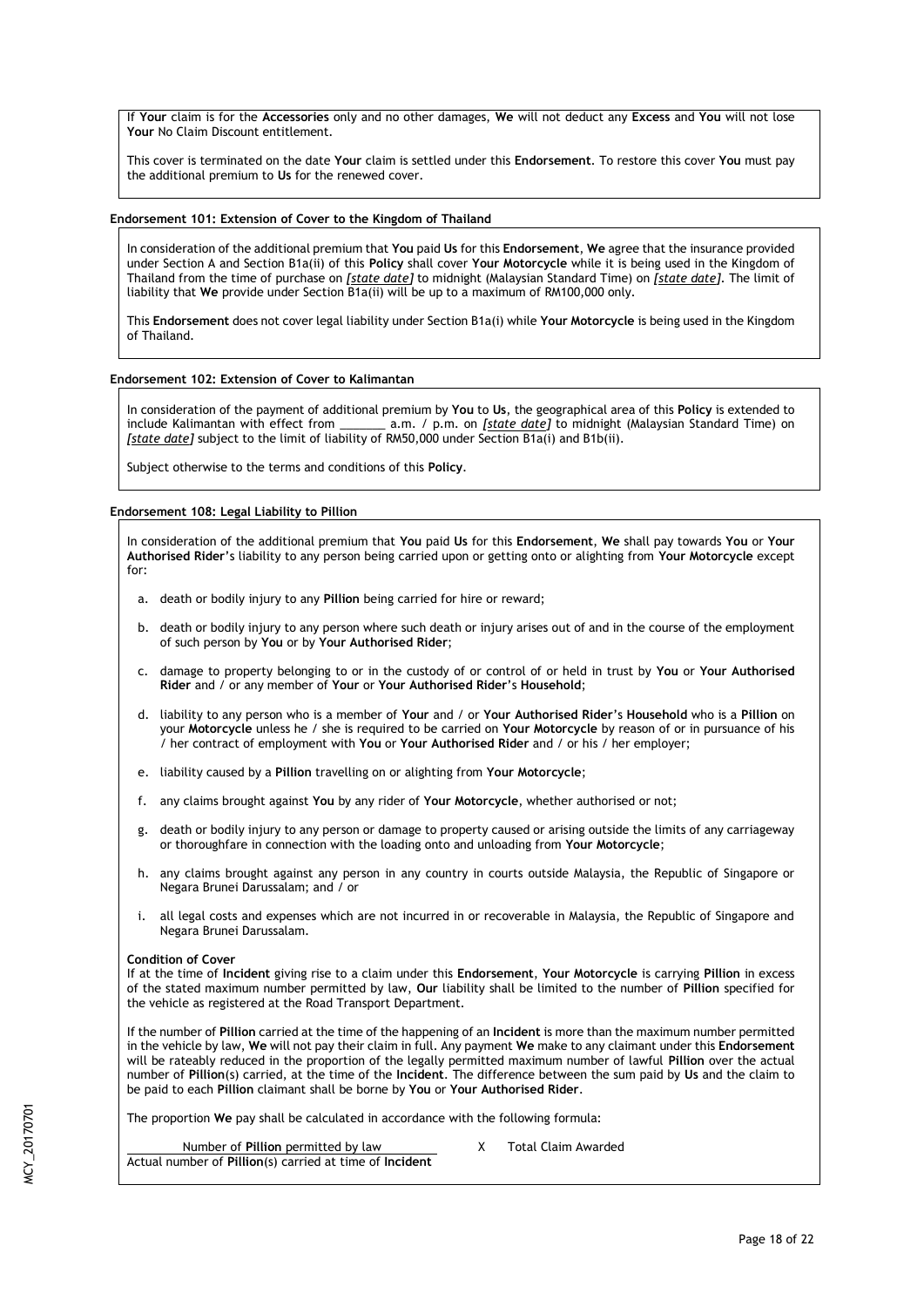## **Endorsement 109: Extension of Cover for Ferry Transit to and / or from Sabah and the Federal Territory of Labuan**

In consideration of the additional premium that **You** paid **Us** for this **Endorsement**, **We** agree that the insurance provided under Section A of this **Policy** shall cover loss or damage to **Your Motorcycle** when in transit to and / or from Sabah and Federal Territory of Labuan.

You must bear the first 1% of the **Sum Insured** or RM500 (whichever is higher) for each and every claim arising out of one transit for every claim payable under this **Endorsement**. **We** have the right to deduct this amount in addition to the **Excess** mentioned in the **Schedule** of this **Policy**.

# **Endorsement 113: Reference to Motor Vehicle Market Valuation System**

This refers to the motor vehicle **Market Valuation System** approved by Persatuan Insurans Am Malaysia (PIAM) to determine the **Sum Insured** of **Your Motorcycle** at the time **You** purchased/renewed this **Policy** as well as the **Market Value** at the time of the loss.

When a claim is made, the **Market Value** of **Your Motorcycle** would be determined by the (name of motor vehicle **Market Valuation System**) and this value would be accepted as the cost of purchasing a replacement motorcycle of the same make, model and age of **Your Motorcycle** at the time of loss.

If no **Market Value** is available from the (name of motor vehicle **Market Valuation System**) for **Your Motorcycle**, the **Market Value** of the **Motorcycle** would be determined by an **Adjuster** agreed to by both **You** and **Us**.

The valuation done by the (name of motor vehicle **Market Valuation System**) or **Adjuster** will be conclusive evidence in respect of the **Market Value** of **Your Motorcycle** in any legal proceedings against **Us**.

Subject otherwise to the terms and conditions of this **Policy**.

# **Endorsement C001: Rider's Personal Accident (Non-Tariff)**

In consideration of the additional premium that **You** paid **Us** for this **Endorsement**, **We** agree that **We** will compensate for death or disablement (the Benefits) as described below if the **Insured Person** is injured whilst boarding, alighting from, or riding the **Motorcycle** and within one (1) year of its happening the **Injury** is the sole cause of the death or disablement.

**We** will pay the **Insured Person** or the **Insured Person**'s **Legal Representative** for **Injury** as specified in the **Policy**/this **Endorsement**:

|    | <b>Benefits</b>                                                                                                   | Compensation (RM) |
|----|-------------------------------------------------------------------------------------------------------------------|-------------------|
| Α. | <b>Accidental Death</b>                                                                                           | 6,000             |
| В. | <b>Permanent Total Disablement</b><br>as specified below:                                                         |                   |
|    | Total Permanent Disablement from engaging in or attending to<br>1.<br>employment/occupation of any and every kind | 6.000             |
|    | Total Paralysis or Permanently Bedridden<br>2.                                                                    | 6,000             |
|    | 3.<br>Loss of one or both hands                                                                                   | 6,000             |
|    | Loss of one or both feet<br>4.                                                                                    | 6,000             |
|    | 5.<br>Loss of one or both eyes                                                                                    | 6,000             |

# **C. Bereavement Allowance**

Upon a valid claim under Benefit A, **We** will pay RM500.

### **Compensation Limits in respect of any one Insured Person**

- 1. For Benefit B, "Loss" with reference to hand or foot shall mean complete loss of use or severance through or above the wrist or ankle joint, and with reference to eyes, means the entire and irrecoverable loss of sight.
- 2. Compensation shall not be payable for:
	- a. Benefit A in addition to Benefit B if death occurs subsequently solely caused by and within one (1) year of the **Injury**.
	- b. more than RM6,000 in aggregate for Benefit A to Benefit B for any one **Insured Person**. When 100% of the benefits becomes payable, this **Endorsement** shall cease thereafter.
- 3. With additional premium paid for 'All-Riders' cover, if:
	- a. the **Authorised Rider** suffers **Injury** solely and directly due to an accident whilst boarding, alighting from, or riding the **Motorcycle** and not seated as a **Pillion** rider on the **Motorcycle**, the appropriate compensation for accidental death or permanent total disablement as per the Benefits stated above will be paid in accordance to paragraph 3 of the Claims Conditions stated below; or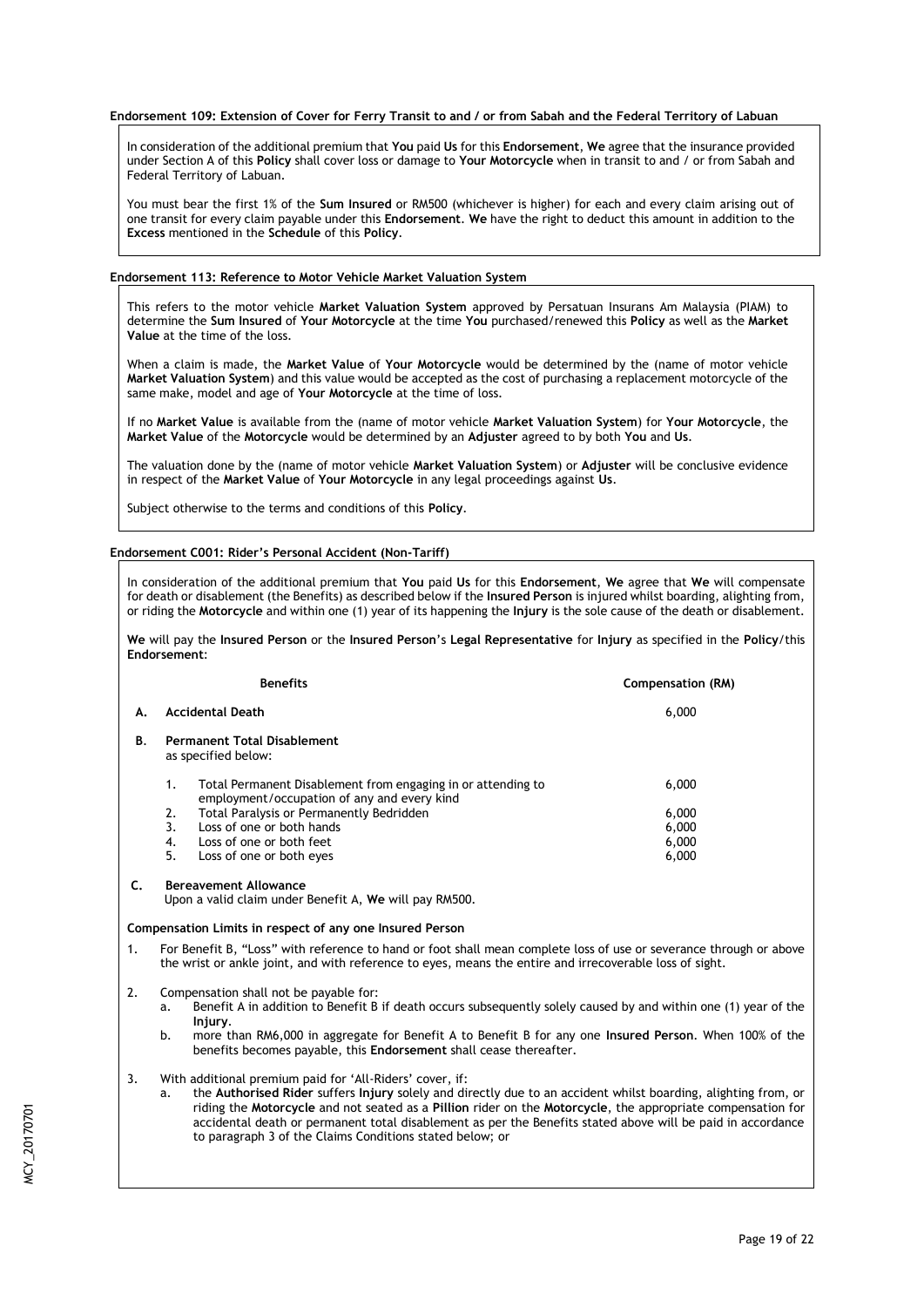b. **You** and the **Authorised Rider** both suffer **Injury** solely and directly due to an accident whilst the **Authorised Rider** was boarding, alighting from, or riding the **Motorcycle** and **You** were boarding, alighting from, or riding as a **Pillion** rider on the **Motorcycle**, the appropriate compensation for accidental death or permanent total disablement as per the Benefits stated above will be shared equally and paid to both **You** and to the **Authorised Rider** in accordance to paragraph 3 of the Claims Conditions stated below.

## **Exclusions**

**We** will not pay compensation for:

- 1. **Injury**, damage, cost or expense of whatsoever nature directly or indirectly caused by, resulting from or in connection with any of the following regardless of any other cause or event contributing concurrently or in any other sequence to the loss:
	- a. ionising radiations from or contamination by radioactivity from any nuclear fuel or from any nuclear waste from the combustion of nuclear fuel;
	- b. the radioactive, toxic, explosive or other hazardous or contaminating properties of any nuclear installation, reactor or other nuclear assembly or nuclear component thereof; or
	- c. any weapon of war employing atomic or nuclear fission and/or fusion or other like reaction or radioactive force or matter.

### 2. **Injury** caused by:

- a. suicide, self-injury or wilful exposure to peril (other than in an attempt to save human life) or unlawful act;<br>b. sure present to thild birth or pre-existing physical or mental defect or infirmity:
- pregnancy, childbirth or pre-existing physical or mental defect or infirmity;
- c. the **Motorcycle** being used for racing, road rally, pacemaking, speed testing, reliability trial or use of any purpose in connection with the motorcycle trade;
- d. the **Motorcycle** being used for riding instruction;
- e. the **Motorcycle** being used as an unlicensed common carrier;
- f. provoked murder or assault;
- g. accidents while the **Authorised Rider** is seated as a **Pillion** rider on the **Motorcycle**; or
- accidents outside the Territorial Limit.
- **Conditions**

# **1. Age Limit**

The age limits for any **Insured Person** covered under this **Endorsement** is subject to a minimum of sixteen (16) years up to a maximum of seventy-five (75) years.

## **2. Disappearance Clause** (Applicable to Individual **Motorcycle** Owner only)

**We** shall presume death to have been suffered by **You** if **You** are missing for twelve (12) consecutive months, and sufficient evidence is provided that leads **Us** to the conclusion that death was caused by an **Injury**. However, if at any time after payment of compensation for such death **You** are found to be living, such compensation shall be refunded to **Us**.

# **3. Discharge**

The **Insured Person**'s receipt or that of the **Insured Person**'s legal personal representatives or **Legal Representatives** or of any persons to whom any benefit is expressed to be payable in accordance to the law, shall in all cases effectively discharge **Our** liability.

### **Claims Conditions**

### **1. Condition Precedent**

The payment of claims under this **Endorsement** is dependent upon observance of its terms and conditions by **You**, and so far as they apply, by the **Insured Person** or any other claimant.

## **2. Advice of Loss**

**You** must report in writing to **Us** within thirty (30) days full details of any **Injury** which may result in a claim under this **Endorsement**. For losses other than **Injury** which may result in a claim under this **Endorsement**, **You** must report in writing to **Us** within fourteen (14) days with full details of damages, and where necessary, **We** reserve the right to request for substantiating documents and/or applicable reports at **Your** expense.

### **3. Payment of Benefits**

- a. In respect of any accidental death benefits payable under the Benefits as stated above in relation to the coverage to the **Insured Person**, it shall be paid in accordance to Schedule 10 of the Financial Services Act 2013.
- b. In respect of any benefits payable (except any accidental death benefits) under the Benefits as stated above in relation to the coverage to the **Insured Person**, it shall be paid to the **Insured Person**. However, in the event before the payment of benefits can be paid to the **Insured Person**, the **Insured Person** dies, so under this circumstance, **We** will pay the payment of benefits to the **Insured Person**'s legal personal representatives provided such legal personal representatives comply with all the terms and conditions of the **Policy**/this **Endorsement**.

**Some definitions applicable to this Endorsement** (Note: for those definitions in bold not defined in this **Endorsement**, please refer to the definitions in bold stated in the **Policy**).

#### **Injury**

means bodily injury sustained by the **Insured Person**, solely and independently caused by violent accidental external and visible means.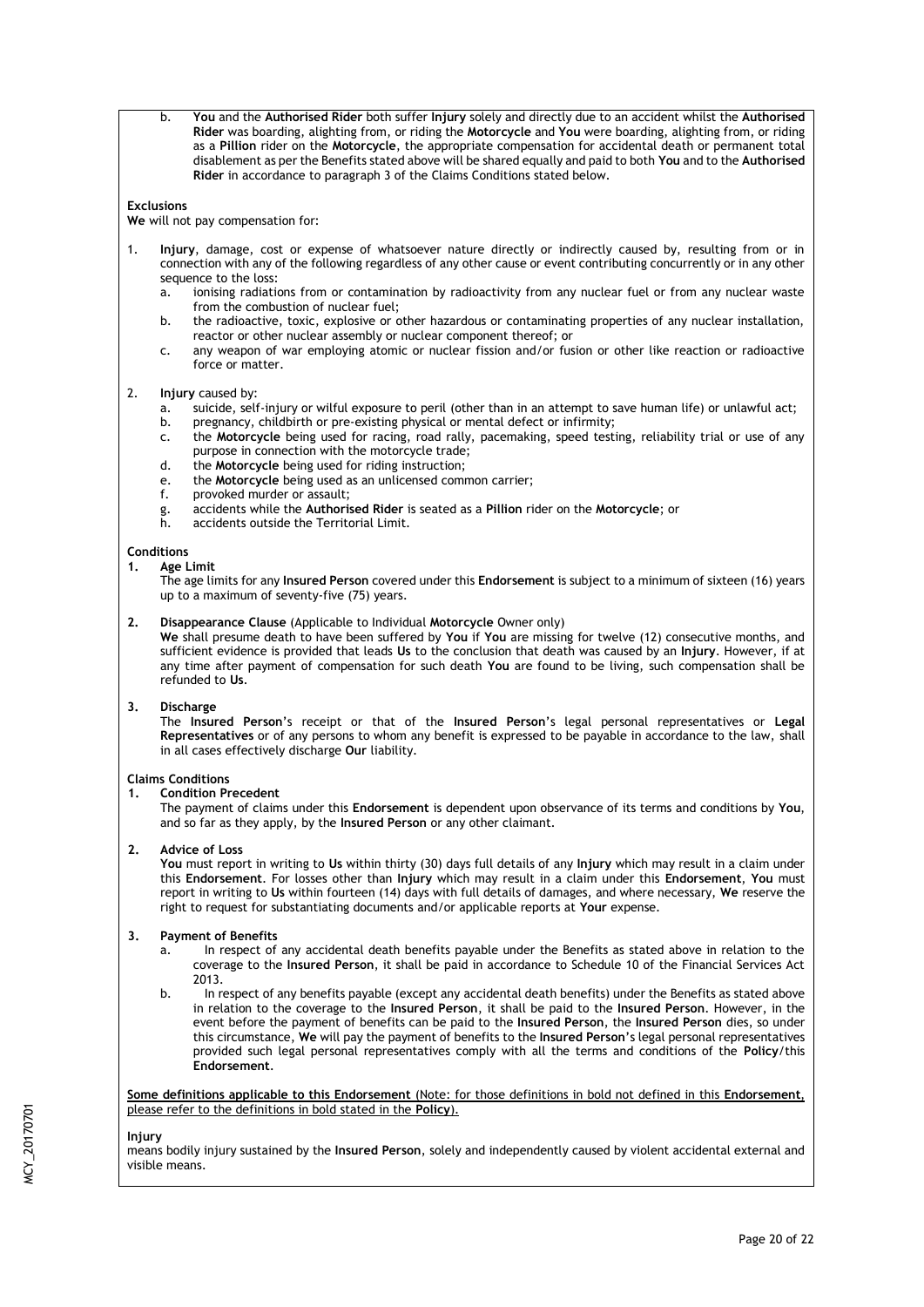# **Insured Person**

means **You** and/or the **Authorised Rider**.

#### **Legal Representative**

means the individual person(s) or Public Trustee or trust company who/which would be legally entitled to receive policy moneys payable under this **Endorsement** in accordance to Schedule 10 of the Financial Services Act 2013 in respect of accidental death to the **Insured Person**.

# **Complaint Procedures**

**We** believe **You** deserve a courteous, fair and prompt service. If there is any circumstance when **Our** service does not meet **Your** expectations, please contact **Us** using the appropriate contact details below and provide the **Policy** Number/*Claim Number* and *Insured Person's Name*:

- a. Firstly with the department or person **You** dealt with **Us** on how **You** would like the problem to be solved.
- b. Secondly if the problem is not solved to **Your** satisfaction, then make a formal written complaint to **Our** Customer Service Department at:

| <b>Customer Service Hotline</b> | 1-800-88-MSIG (6744)               |
|---------------------------------|------------------------------------|
| Fax                             | +603-2026 8086                     |
| Email                           | myMSIG@my.msig-asia.com            |
| Website                         | www.msig.com.my                    |
| Address                         | <b>Customer Service Department</b> |
|                                 | MSIG Insurance (Malaysia) Bhd      |
|                                 | Level 15, Menara Hap Seng 2,       |
|                                 | Plaza Hap Seng,                    |
|                                 | No. 1, Jalan P. Ramlee,            |
|                                 | 50250 Kuala Lumpur.                |

c. Thirdly, if **You** are not satisfied with **Our** decision **You** can refer the matter to OMBUDSMAN FOR FINANCIAL SERVICES (OFS) or BANK NEGARA MALAYSIA through BNMTELELINK or BNMLINK:

| i.   | <b>OMBUDSMAN FOR FINANCIAL SERVICES (OFS)</b><br>Level 14, Main Block,<br>Menara Takaful Malaysia,<br>No.4, Jalan Sultan Sulaiman,<br>50000 Kuala Lumpur.                         |                            |                                                    |
|------|-----------------------------------------------------------------------------------------------------------------------------------------------------------------------------------|----------------------------|----------------------------------------------------|
|      | Telephone                                                                                                                                                                         |                            | +603-2272 2811                                     |
|      | Fax                                                                                                                                                                               |                            | +603-2272 1577                                     |
|      | Email                                                                                                                                                                             | $\ddot{\cdot}$             | enquiry@ofs.org.my                                 |
|      | Website                                                                                                                                                                           |                            | www.ofs.org.my                                     |
| ii.  | LAMAN INFORMASI NASIHAT DAN KHIDMAT (BNMLINK)<br>(Walk-in Customer Service Centre)<br>Ground Floor, D Block,<br>Jalan Dato' Onn,<br>50480 Kuala Lumpur.<br>Telephone<br>Extension | $\mathcal{L}$<br>$\bullet$ | +603-2698 8044<br>8950/8958 (BNMLINK General Line) |
| iii. | <b>CONTACT CENTRE (BNMTELELINK)</b><br>Jabatan LINK & Pejabat Wilayah<br>Bank Negara Malaysia,<br>P.O.Box 10922,<br>50929 Kuala Lumpur.                                           |                            |                                                    |
|      | Telephone                                                                                                                                                                         | $\ddot{\cdot}$             | 1-300-88-5465 (1-300-88-LINK)                      |
|      | Fax                                                                                                                                                                               |                            | +603-2174 1515                                     |
|      | Email                                                                                                                                                                             |                            | bnmtelelink@bnm.gov.my                             |

# **Personal Data Protection**

**By giving Personal Data, You give Us permission for its use as described below:-**

- a. To process **Your** Personal Data with the intention of entering into the Contract of Insurance.
- b. **You** consent and allow **Us** to retain the data and share the data with **Our** service providers, which include but not limited to:
	- i. Registered licensed Adjuster,
	- ii. Solicitors, and any other professional body(ies) for the purpose of fulfillment of the Insurance Contract,

iii. Insurer and Reinsurer,

iv. ISM Insurance Services Malaysia Berhad.